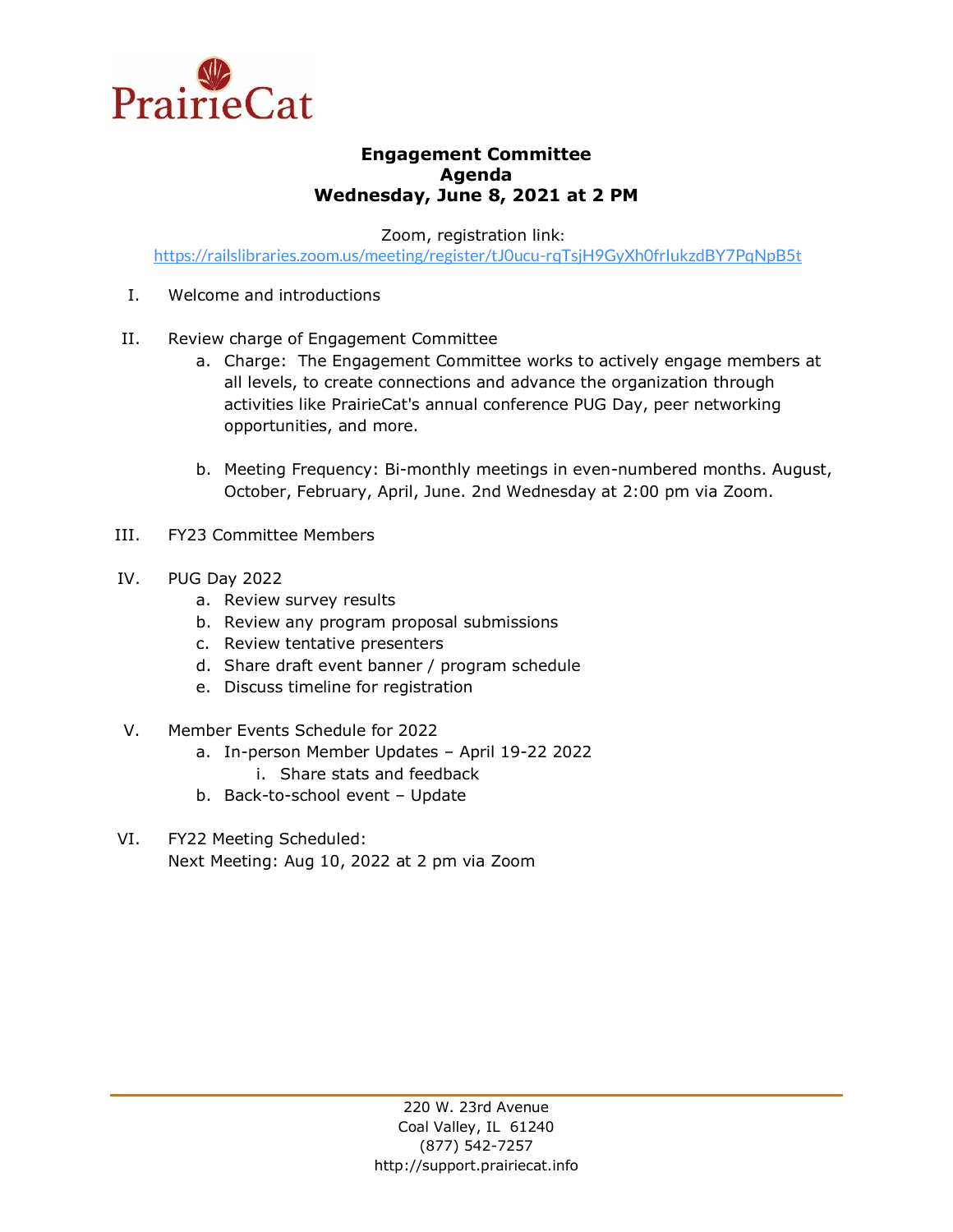| <b>Engagement Committee - FY23</b> |                                                                   |               |                                               |                                        |  |  |  |  |
|------------------------------------|-------------------------------------------------------------------|---------------|-----------------------------------------------|----------------------------------------|--|--|--|--|
|                                    |                                                                   |               | Bi-monthly meetings in even-numbered months.  |                                        |  |  |  |  |
|                                    | February, April, June, August, October. 2nd Wednesday at 2:00 pm. |               |                                               |                                        |  |  |  |  |
|                                    | Listserv: engagement@mailman.prairiecat.info                      |               |                                               |                                        |  |  |  |  |
| <b>Name</b>                        | Library                                                           | <b>Tier</b>   | <b>Position</b>                               | <b>Email</b>                           |  |  |  |  |
| Victoria A. Blackmer               | Robert R. Jones PLD<br>(Coal Valley)                              | Public Tier 3 | Head of Children/Youth<br>Services            | coalvalleylibrary@gmail.com            |  |  |  |  |
| <b>Rici Dale</b>                   | Reddick PLD (Ottawa)                                              | Public Tier 1 | <b>Public Services Coordinator</b>            | eddale@reddicklibrary.org              |  |  |  |  |
| Dana Fine                          | <b>Princeton PL</b>                                               | Public Tier 2 | <b>Head of Technical Services</b>             | dfine@princetonpl.org                  |  |  |  |  |
| Karrah Kuykendall                  | Rock Island PL                                                    | Public Tier 1 | Reference Librarian                           | kuykendall.karrah@rigov.org            |  |  |  |  |
| <b>Lisa Powell Williams</b>        | <b>Moline PL</b>                                                  | Public Tier 1 | Adult and Young Adult<br>Services Coordinator | lwilliams@molinelibrary.org            |  |  |  |  |
| Vacant                             |                                                                   |               |                                               |                                        |  |  |  |  |
| Vacant                             |                                                                   |               |                                               |                                        |  |  |  |  |
| <b>PrairieCat Staff</b>            |                                                                   |               |                                               |                                        |  |  |  |  |
| <b>Elizabeth Smith</b>             | <b>Staff Lead</b>                                                 |               | <b>Training and Outreach</b><br>Coordinator   | elizabeth.smith@railslibraries.info    |  |  |  |  |
| Magda Bonny                        |                                                                   |               | <b>Cataloging and Database</b><br>Supervisor  | magda.bonny@railslibraries.info        |  |  |  |  |
| <b>Chelsey DeSplinter</b>          |                                                                   |               | <b>HR</b> and Administrative<br>Assistant     | chelsey.desplinter@railslibraries.info |  |  |  |  |
| Melissa Landis                     |                                                                   |               | Library Systems and Data<br>Coordinator       | melissa.landis@railslibraries.info     |  |  |  |  |
|                                    |                                                                   |               |                                               |                                        |  |  |  |  |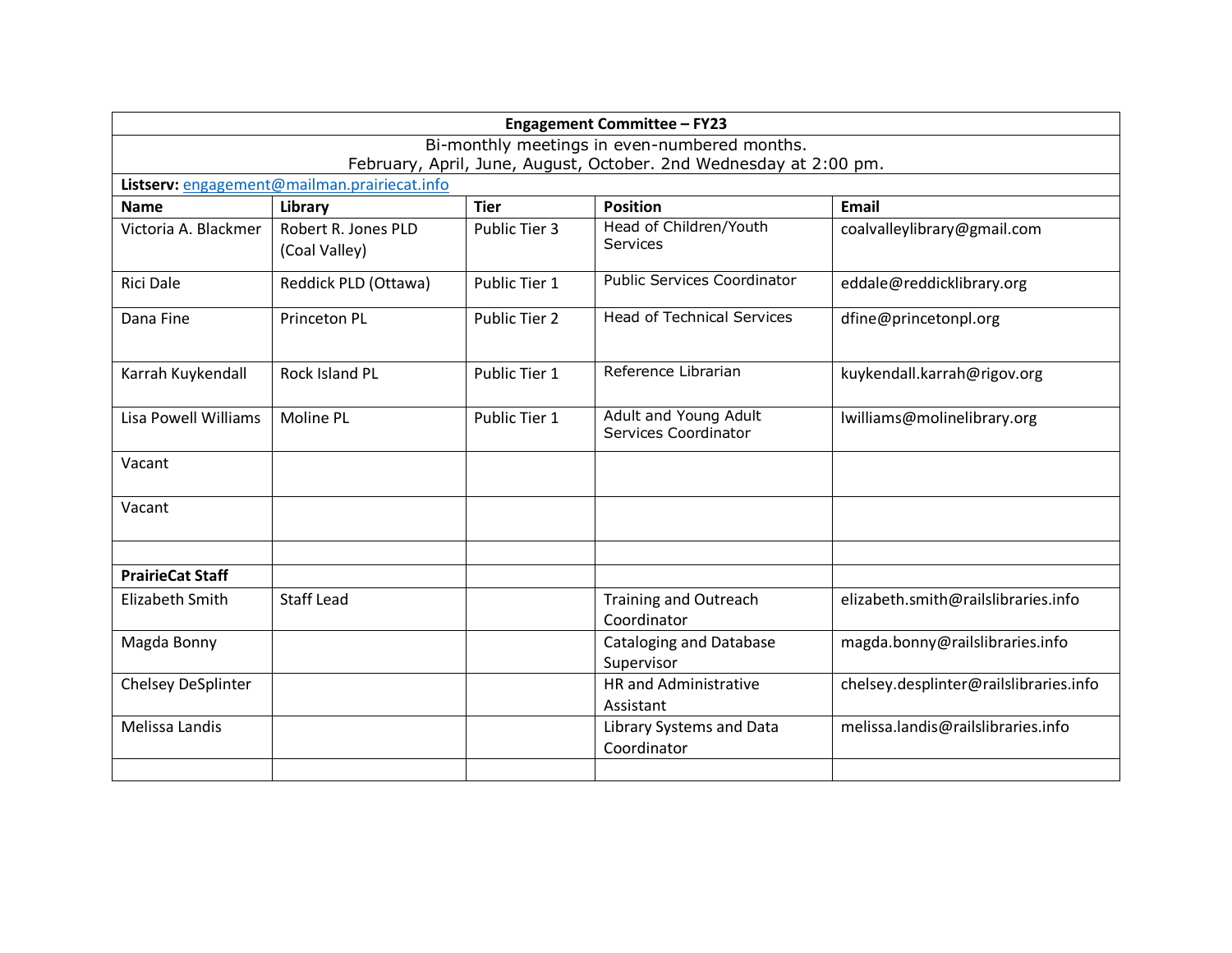

# Q1 I plan to attend the PUG Day virtual event.

|               | <b>STRONGLY</b><br><b>DISAGREE</b> |          | <b>DISAGREE</b> | <b>NEUTRAL</b> | <b>AGREE</b> | <b>STRONGLY</b><br><b>AGREE</b> | N/A        | <b>TOTAL</b> | <b>WEIGHTED</b><br><b>AVERAGE</b> |
|---------------|------------------------------------|----------|-----------------|----------------|--------------|---------------------------------|------------|--------------|-----------------------------------|
| (no<br>label) |                                    | $3.95\%$ | 32%             | 25.00%<br>19   | 30.26%<br>23 | 38.16%<br>29                    | L.32%<br>- |              | 3.99                              |

| #                        | <b>COMMENTS (PLEASE SPECIFY)</b>                                                                                                                                                                                                                          | <b>DATE</b>        |
|--------------------------|-----------------------------------------------------------------------------------------------------------------------------------------------------------------------------------------------------------------------------------------------------------|--------------------|
|                          | My staff is not at all interested/engaged in the virtual event.                                                                                                                                                                                           | 5/24/2022 10:22 AM |
| $\overline{2}$           | I will be accepting a position at a new library before then                                                                                                                                                                                               | 5/24/2022 10:18 AM |
| 3                        | Usually someone else from my library attends but I might depending upon the offerings.                                                                                                                                                                    | 5/24/2022 7:54 AM  |
| $\overline{\mathcal{A}}$ | Will attend, however would like to see it in person again.                                                                                                                                                                                                | 5/23/2022 7:15 PM  |
| 5                        | It depends on the offerings. Typically there is very little for catalogers.                                                                                                                                                                               | 5/23/2022 1:21 PM  |
| 6                        | It depends what programs are offered.                                                                                                                                                                                                                     | 5/23/2022 1:14 PM  |
|                          | I'm not sure if I will be able to attend yet.                                                                                                                                                                                                             | 5/23/2022 1:14 PM  |
| 8                        | I plan to attend . I was interested in topics geared towards teen/ya high school<br>library. Incentives for reading when they say, I don't like to read. Some students don't like E-<br>books they prefer a physical book but they don't see the benefit? | 5/23/2022 1:05 PM  |
| 9                        | It depends on my school schedule.                                                                                                                                                                                                                         | 5/23/2022 11:24 AM |
| 10                       | Will depend on school schedule, permission of administration, and availability of PD hours for<br>educators.                                                                                                                                              | 5/23/2022 11:22 AM |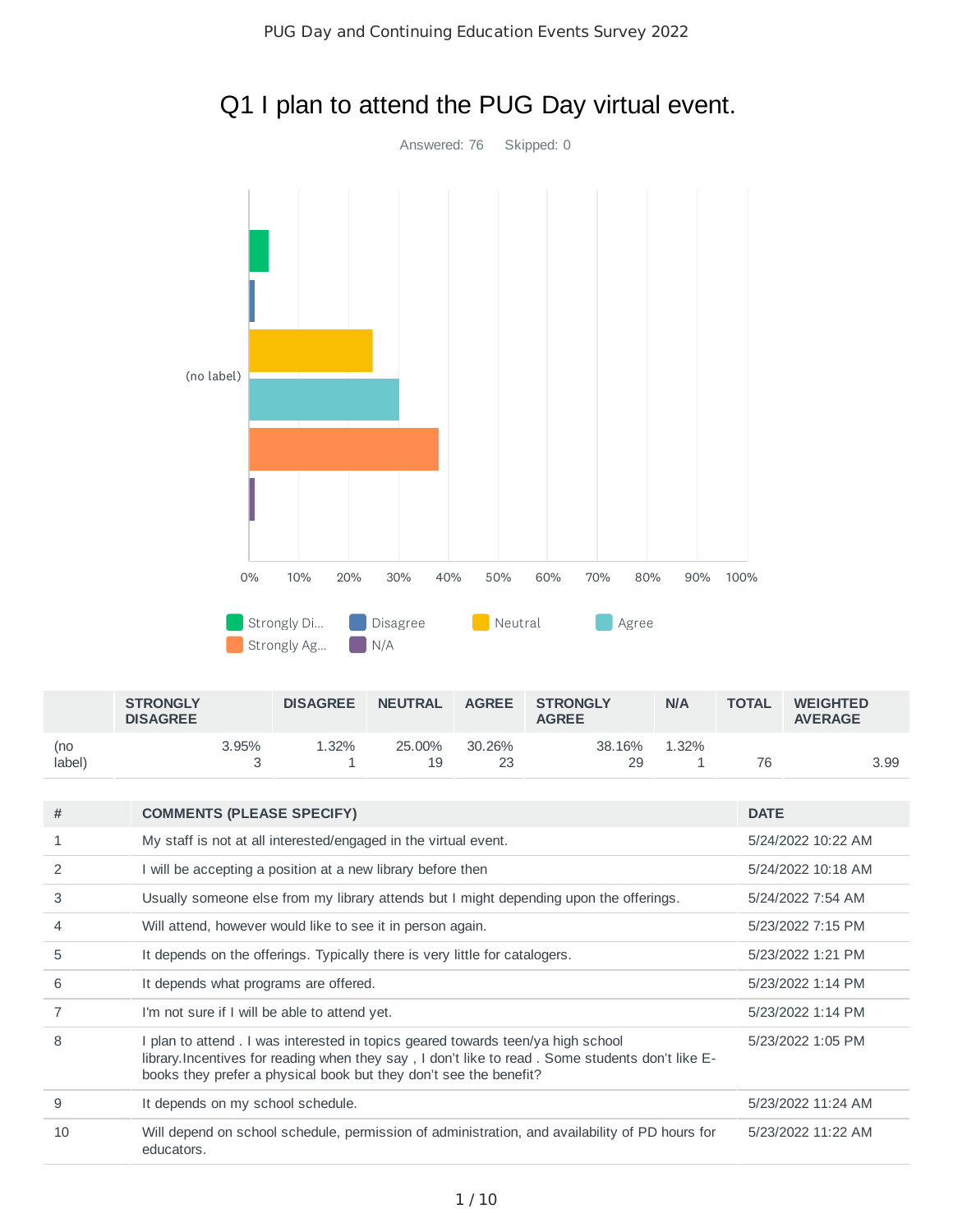## PUG Day and Continuing Education Events Survey 2022

| I was hoping it would be in-person this year but will support virtual.                  | 5/23/2022 11:16 AM |
|-----------------------------------------------------------------------------------------|--------------------|
| I think I might be out of town during PUG Day this year. If not, I will plan to attend! | 5/23/2022 11:12 AM |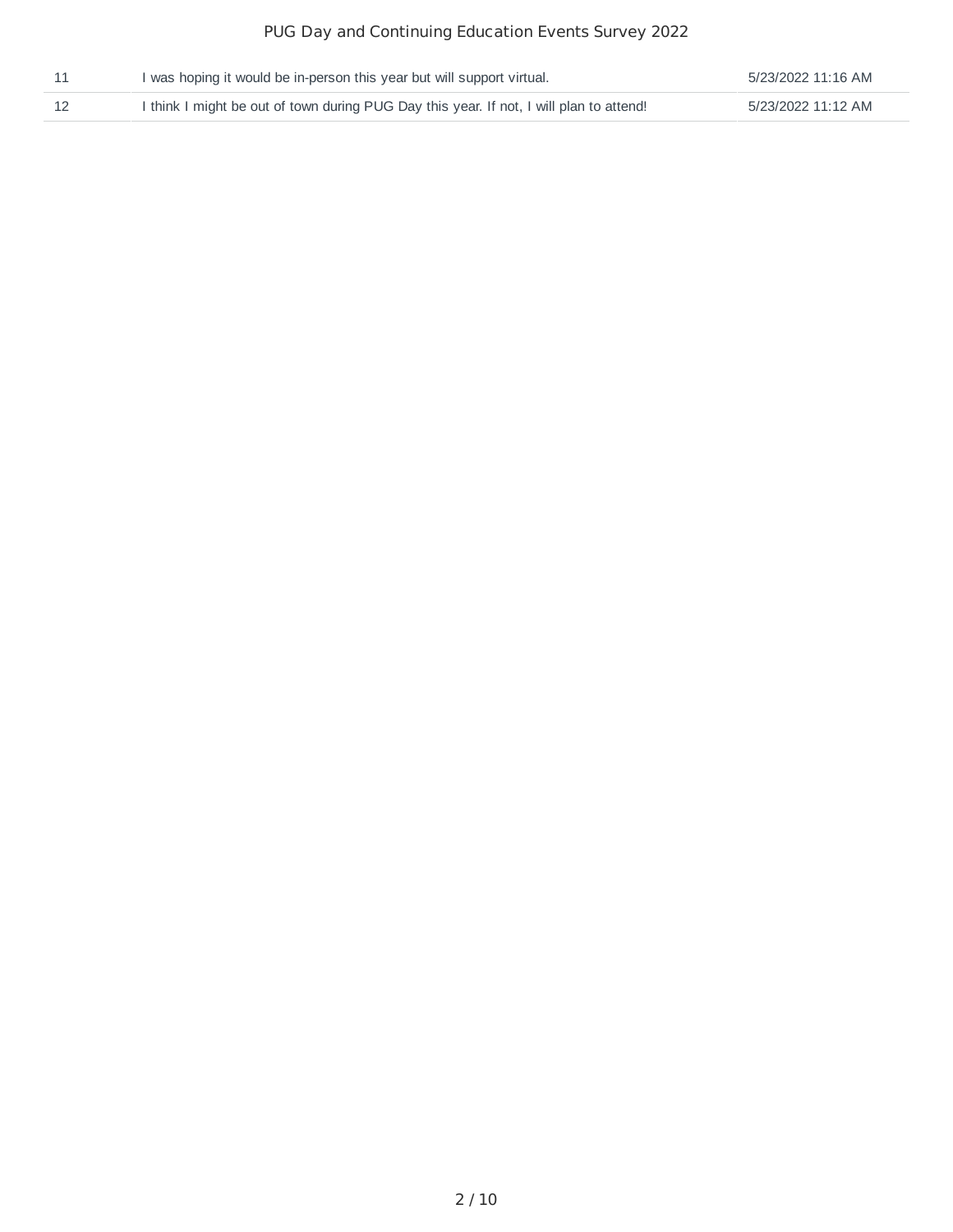## Q2 Select the area below that most accurately describes your library position.

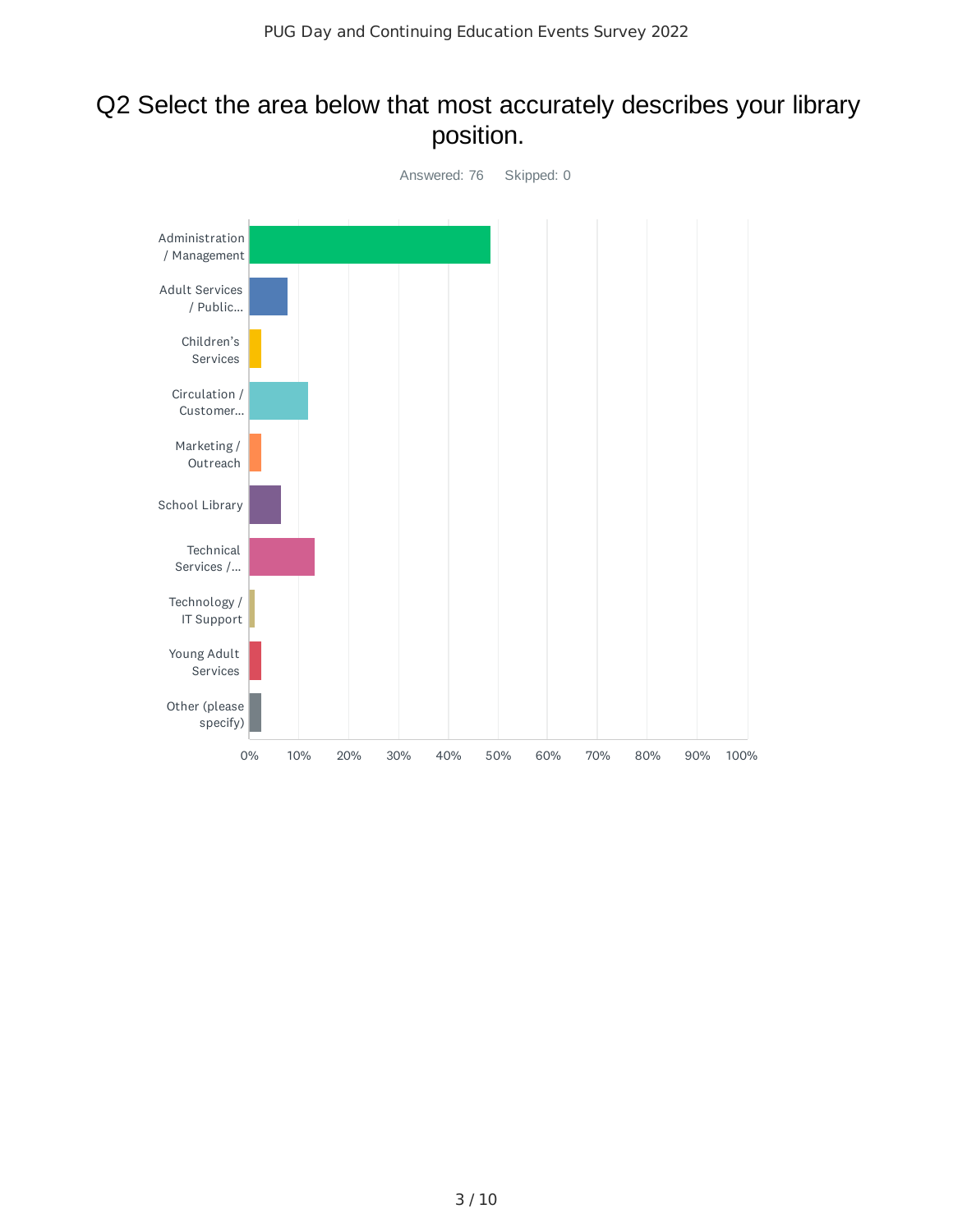## PUG Day and Continuing Education Events Survey 2022

| <b>ANSWER CHOICES</b>                   | <b>RESPONSES</b> |  |
|-----------------------------------------|------------------|--|
| Administration / Management             | 37<br>48.68%     |  |
| <b>Adult Services / Public Services</b> | 6<br>7.89%       |  |
| <b>Children's Services</b>              | 2<br>2.63%       |  |
| Circulation / Customer Service          | 9<br>11.84%      |  |
| Marketing / Outreach                    | 2<br>2.63%       |  |
| School Library                          | 5<br>6.58%       |  |
| <b>Technical Services / Collections</b> | 13.16%<br>10     |  |
| Technology / IT Support                 | 1.32%<br>1       |  |
| Young Adult Services                    | 2<br>2.63%       |  |
| Other (please specify)                  | 2<br>2.63%       |  |
| <b>TOTAL</b>                            | 76               |  |

| # | <b>OTHER (PLEASE SPECIFY)</b> | <b>DATE</b>       |
|---|-------------------------------|-------------------|
|   | Cataloger                     | 5/23/2022 1:21 PM |
|   | Para Pro/LTA                  | 5/23/2022 1:05 PM |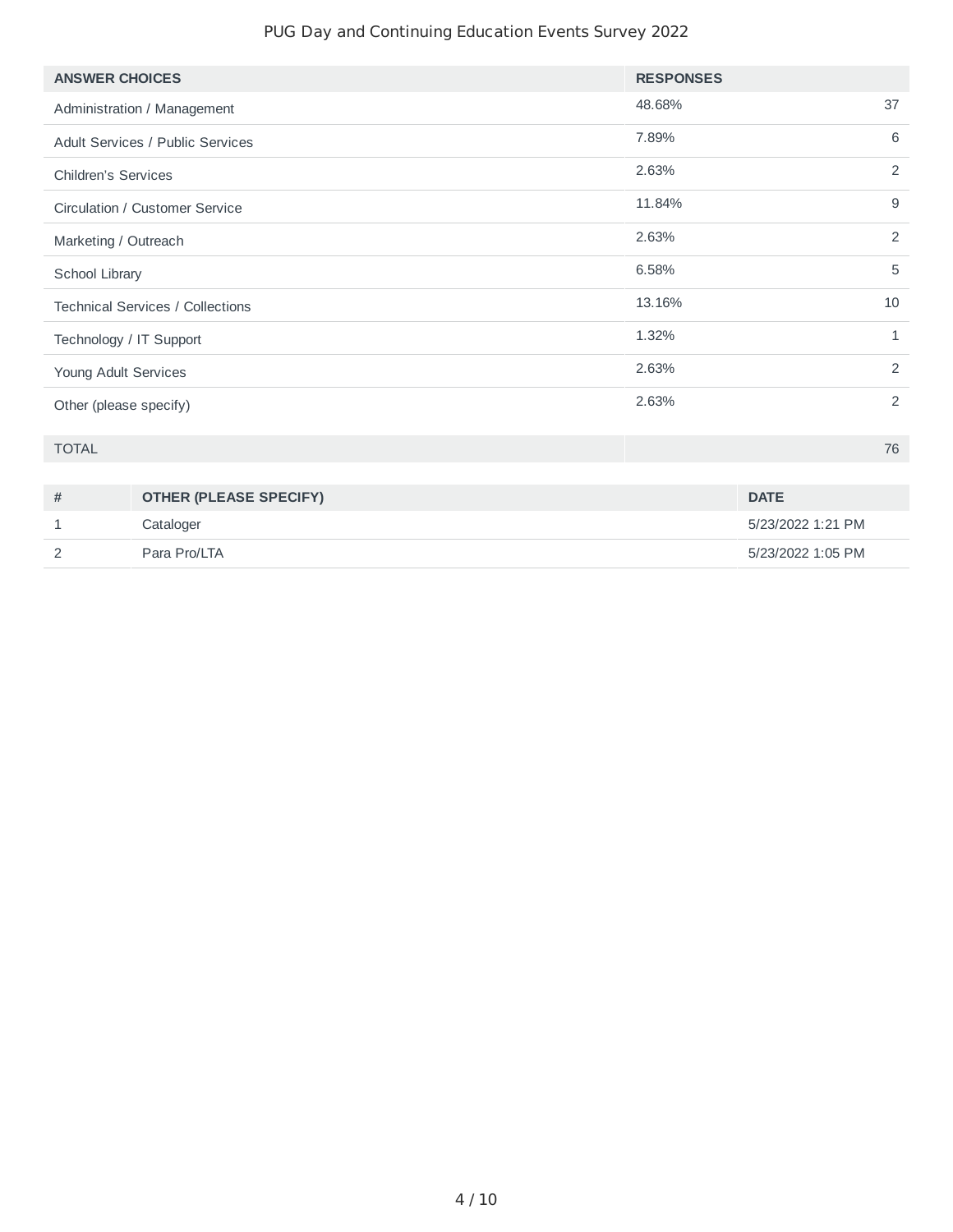

# Q3 Please rank your preferred virtual session format.

|                                                 |              | $\overline{2}$ | 3            | $\overline{4}$ | <b>TOTAL</b> | <b>SCORE</b> |
|-------------------------------------------------|--------------|----------------|--------------|----------------|--------------|--------------|
| Presentation with Speaker(s)                    | 60.27%<br>44 | 24.66%<br>18   | $9.59\%$     | 5.48%<br>4     | 73           | 3.40         |
| Panel Discussion                                | 13.70%<br>10 | 28.77%<br>21   | 43.84%<br>32 | 13.70%<br>10   | 73           | 2.42         |
| Roundtable Discussion (attendee driven content) | $9.33\%$     | 8.00%<br>6     | 20.00%<br>15 | 62.67%<br>47   | 75           | 1.64         |
| Training / Demonstration                        | 16.00%<br>12 | 38.67%<br>29   | 26.67%<br>20 | 18.67%<br>14   | 75           | 2.52         |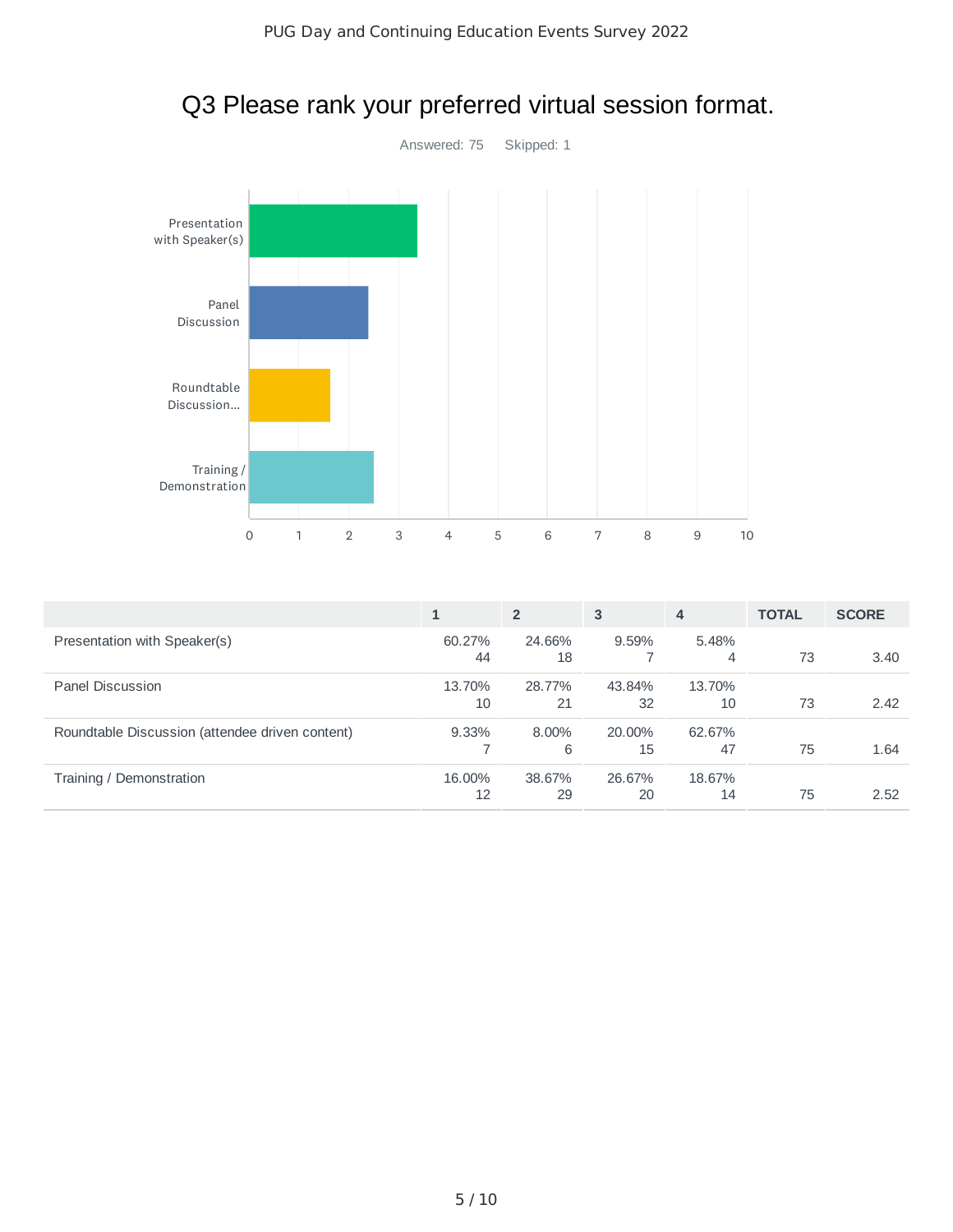# Q4 How can we improve the virtual learning experience?

Answered: 15 Skipped: 61

| #  | <b>RESPONSES</b>                                                                                                                                                                   | <b>DATE</b>        |
|----|------------------------------------------------------------------------------------------------------------------------------------------------------------------------------------|--------------------|
| 1  | You already do a great job with this!                                                                                                                                              | 5/24/2022 10:37 AM |
| 2  | I would prefer the live event                                                                                                                                                      | 5/24/2022 10:22 AM |
| 3  | Make recordings available                                                                                                                                                          | 5/23/2022 9:21 PM  |
| 4  | In person                                                                                                                                                                          | 5/23/2022 7:15 PM  |
| 5  | Honestly, I think you guys do a great job with virtual content. But I just prefer in person.                                                                                       | 5/23/2022 2:14 PM  |
| 6  | dynamic presenters                                                                                                                                                                 | 5/23/2022 2:03 PM  |
| 7  | $\mathcal{P}$                                                                                                                                                                      | 5/23/2022 1:14 PM  |
| 8  | Leader is enthusiastic about what they are discussing, and are interacting with attendees. Ask<br>individual random questions.                                                     | 5/23/2022 1:05 PM  |
| 9  | When applicable, have break out groups that forces attendees to interact.                                                                                                          | 5/23/2022 12:52 PM |
| 10 | Every PUG Day I've intended - both online and off - has been great so I can't think of any<br>improvements.                                                                        | 5/23/2022 12:29 PM |
| 11 | Have all handouts available before sessions.                                                                                                                                       | 5/23/2022 11:56 AM |
| 12 | We probably don't need tons of background and intro. Maybe keep that short so we can get to<br>the actual info sooner.                                                             | 5/23/2022 11:23 AM |
| 13 | Interactivity                                                                                                                                                                      | 5/23/2022 11:17 AM |
| 14 | Have handouts available prior to the session's start time.                                                                                                                         | 5/23/2022 11:16 AM |
| 15 | We would really like to see more sessions that pertain to smaller libraries. Many of the<br>sessions in the past have been geared toward the larger libraries with bigger budgets. | 5/23/2022 11:14 AM |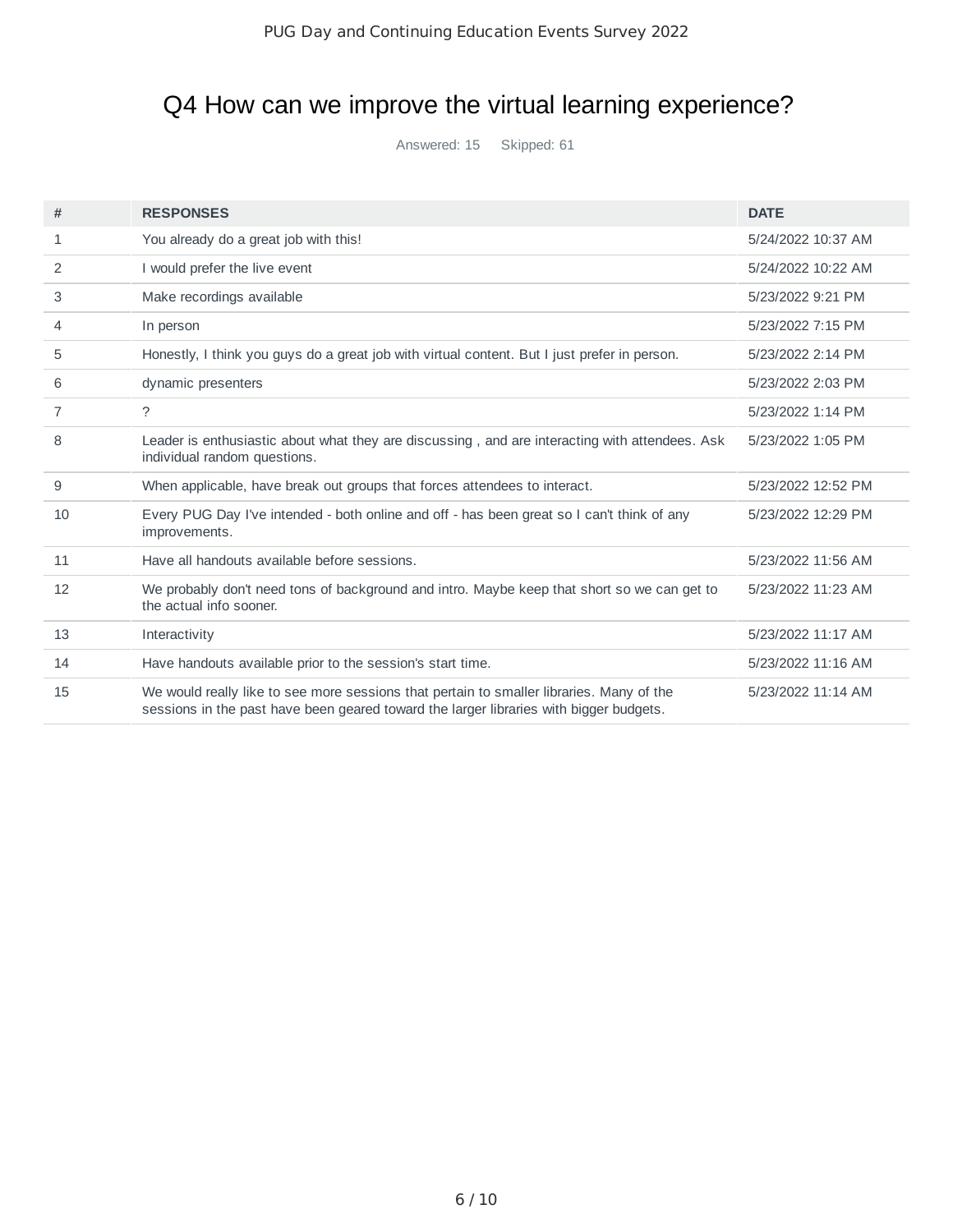# Q5 I would attend sessions on the following subjects. (Please select all that apply.)

Answered: 76 Skipped: 0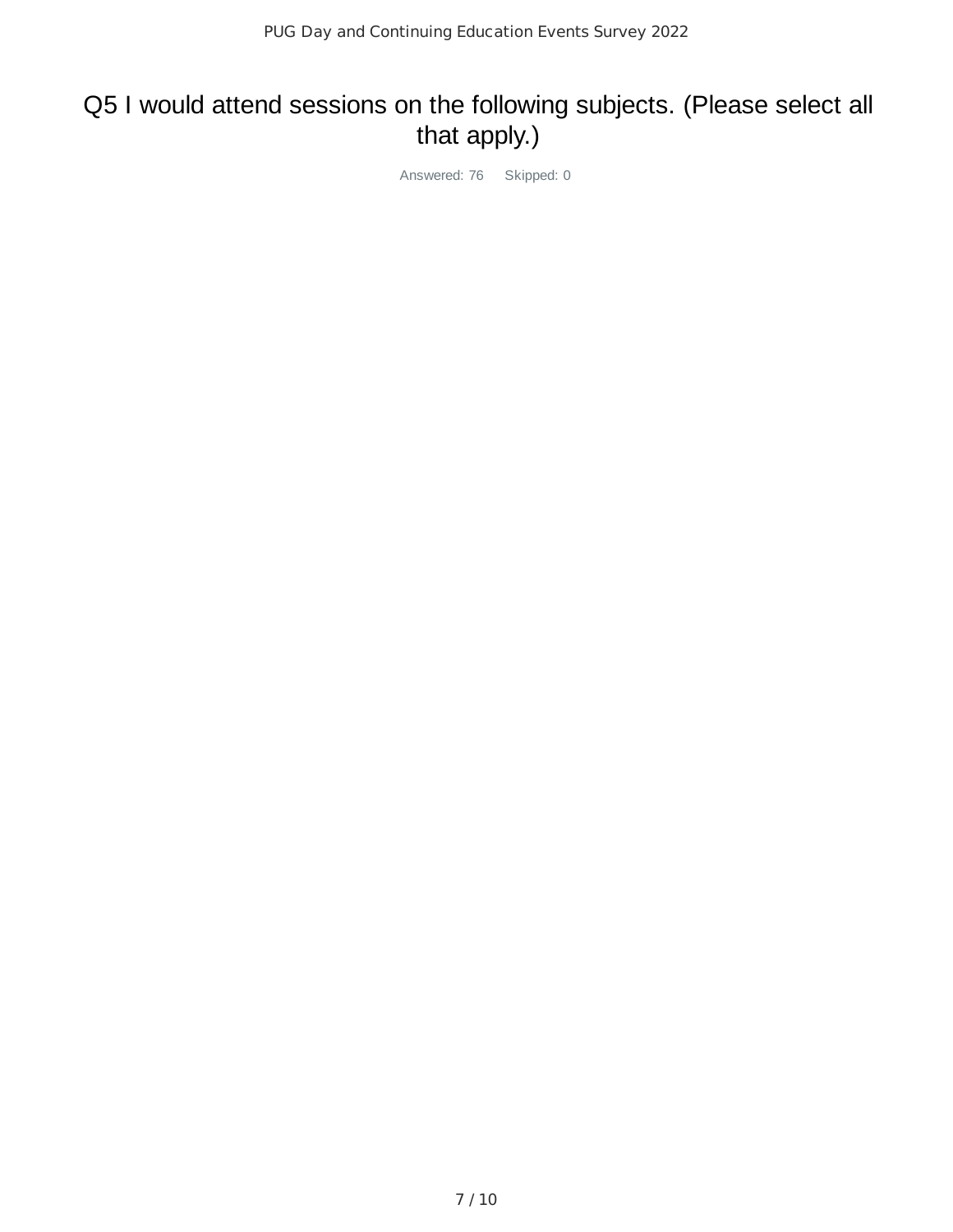

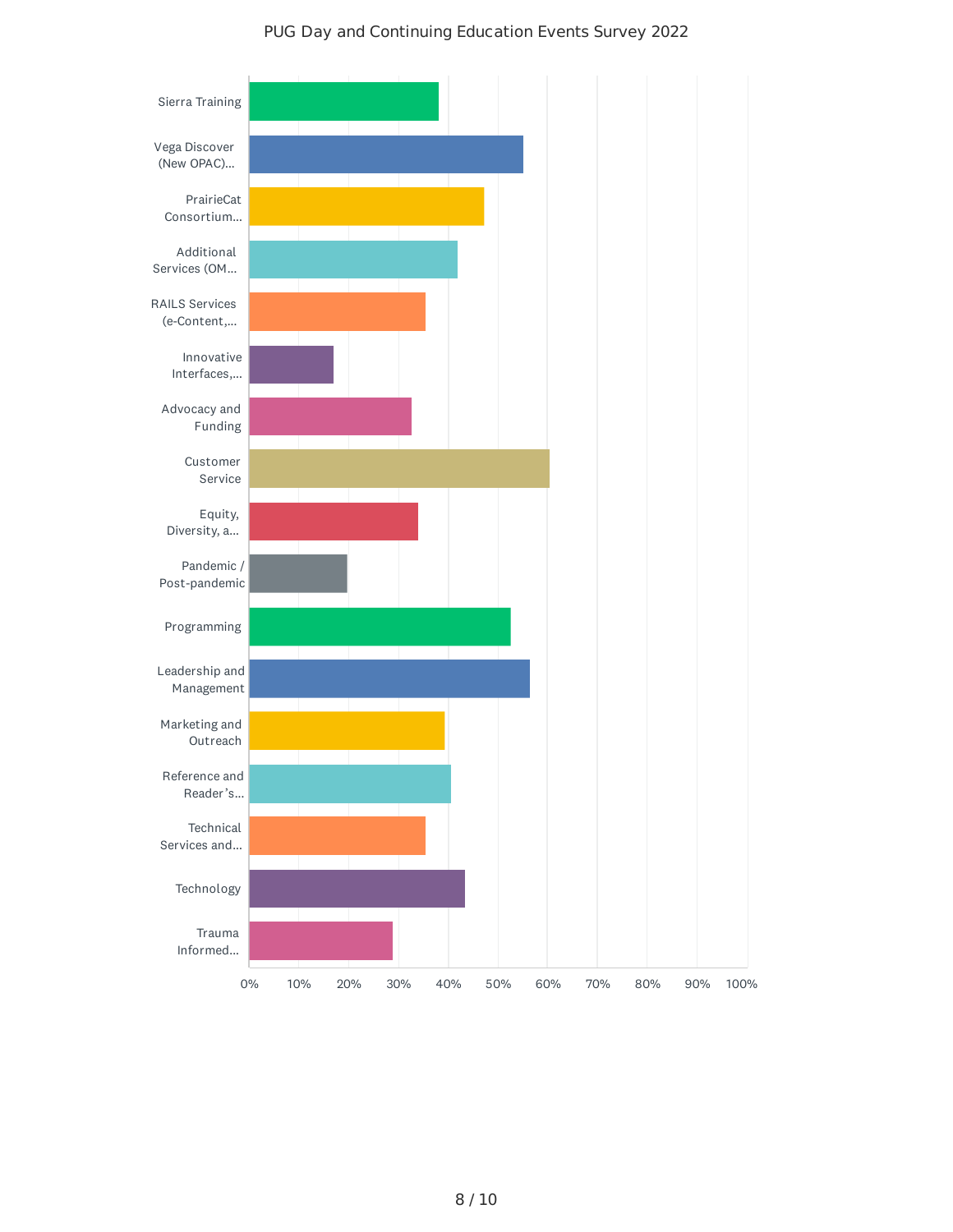## PUG Day and Continuing Education Events Survey 2022

| <b>ANSWER CHOICES</b>                                                   | <b>RESPONSES</b> |    |
|-------------------------------------------------------------------------|------------------|----|
| Sierra Training                                                         | 38.16%           | 29 |
| Vega Discover (New OPAC) Training                                       | 55.26%           | 42 |
| PrairieCat Consortium (best practices, policies, services, etc.)        | 47.37%           | 36 |
| Additional Services (OMNI / Overdrive, Mobile App etc.)                 | 42.11%           | 32 |
| RAILS Services (e-Content, Discounts, CE, Delivery, Find More IL, etc.) | 35.53%           | 27 |
| Innovative Interfaces, Inc. (vendor and product demos)                  | 17.11%           | 13 |
| Advocacy and Funding                                                    | 32.89%           | 25 |
| <b>Customer Service</b>                                                 | 60.53%           | 46 |
| Equity, Diversity, and Inclusion                                        | 34.21%           | 26 |
| Pandemic / Post-pandemic                                                | 19.74%           | 15 |
| Programming                                                             | 52.63%           | 40 |
| Leadership and Management                                               | 56.58%           | 43 |
| Marketing and Outreach                                                  | 39.47%           | 30 |
| Reference and Reader's Advisory                                         | 40.79%           | 31 |
| <b>Technical Services and Collections</b>                               | 35.53%           | 27 |
| Technology                                                              | 43.42%           | 33 |
| Trauma Informed Library Services                                        | 28.95%           | 22 |
| - - .<br>$\sim$ $\sim$ $\sim$ $\sim$ $\sim$ $\sim$ $\sim$               |                  |    |

Total Respondents: 76

| #              | <b>OTHER (PLEASE SPECIFY)</b>                                                                                                   | <b>DATE</b>        |
|----------------|---------------------------------------------------------------------------------------------------------------------------------|--------------------|
|                | Any new ideas, possibilities for serving families with children or the early elementary students.                               | 5/23/2022 4:43 PM  |
|                | Self-Care & Mindfulness                                                                                                         | 5/23/2022 1:54 PM  |
| 3              | Create list follow up. Explain more detail why the software requires certain fields. We can<br>understand why you need criteria | 5/23/2022 1:05 PM  |
| $\overline{4}$ | Legal info for libraries!!!! Info on tax levies, copyrights, sharing photos on social media, etc.                               | 5/23/2022 11:23 AM |
| 5              | We would really like to see a book repair program either virtually through PUG Day or even a<br>live event at a later date.     | 5/23/2022 11:14 AM |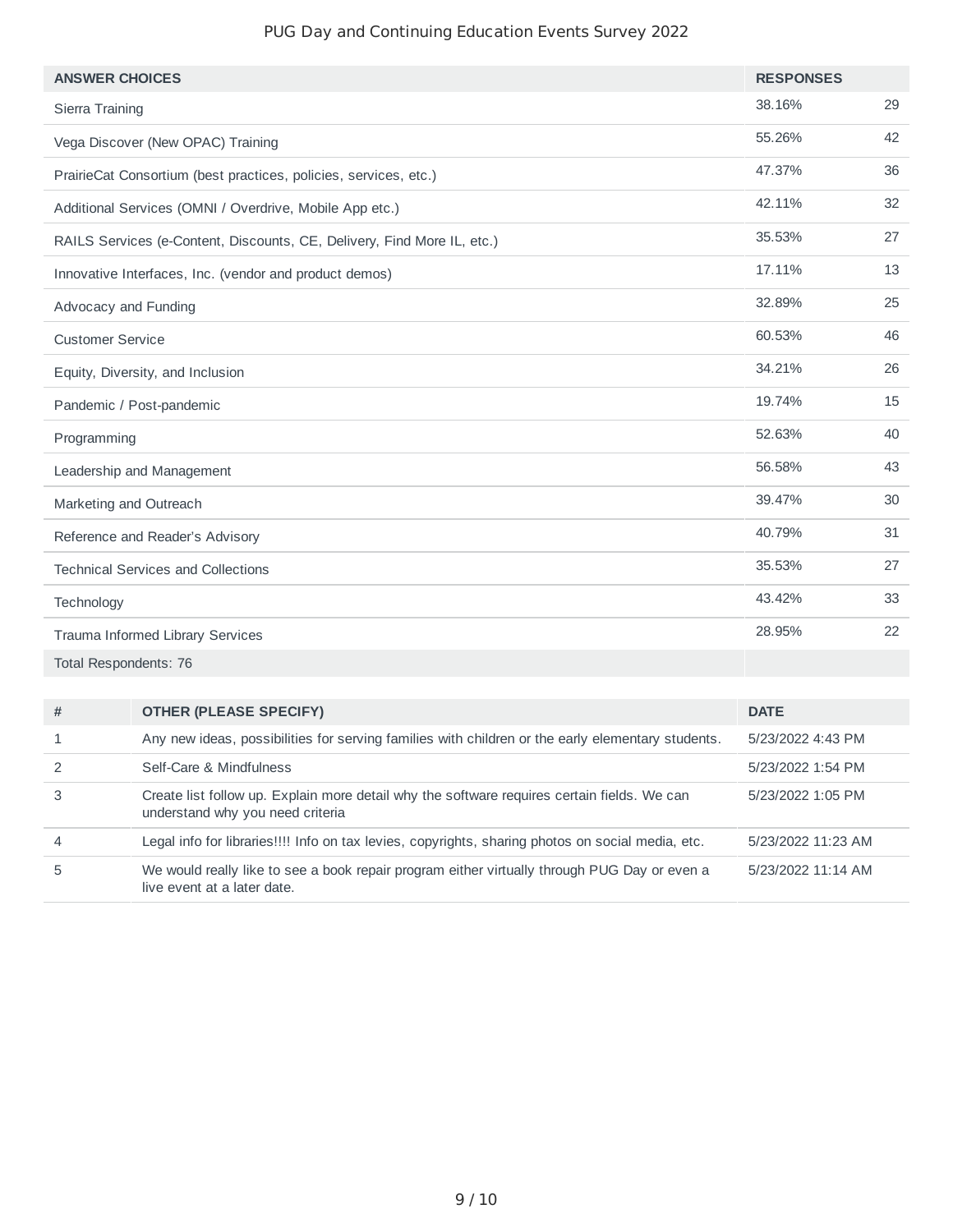## Q6 Please share any other session ideas or topics you would like to see offered.

Answered: 5 Skipped: 71

| # | <b>RESPONSES</b>                                                                                                                                                                                                   | <b>DATE</b>        |
|---|--------------------------------------------------------------------------------------------------------------------------------------------------------------------------------------------------------------------|--------------------|
|   | Grant writing                                                                                                                                                                                                      | 5/24/2022 10:37 AM |
|   | In person programming                                                                                                                                                                                              | 5/23/2022 7:15 PM  |
|   | Self-Care, mental health care, mindfulness                                                                                                                                                                         | 5/23/2022 1:54 PM  |
|   | For those who will never have an MLS, where to find the best inexpensive training and<br>educational resources that will build job skills and experience to help in their job, but also<br>create a better resume. | 5/23/2022 1:14 PM  |
|   | Short cuts when searching for titles, keywords, author. Tips and tricks for searching for a<br>book with little info.                                                                                              | 5/23/2022 1:05 PM  |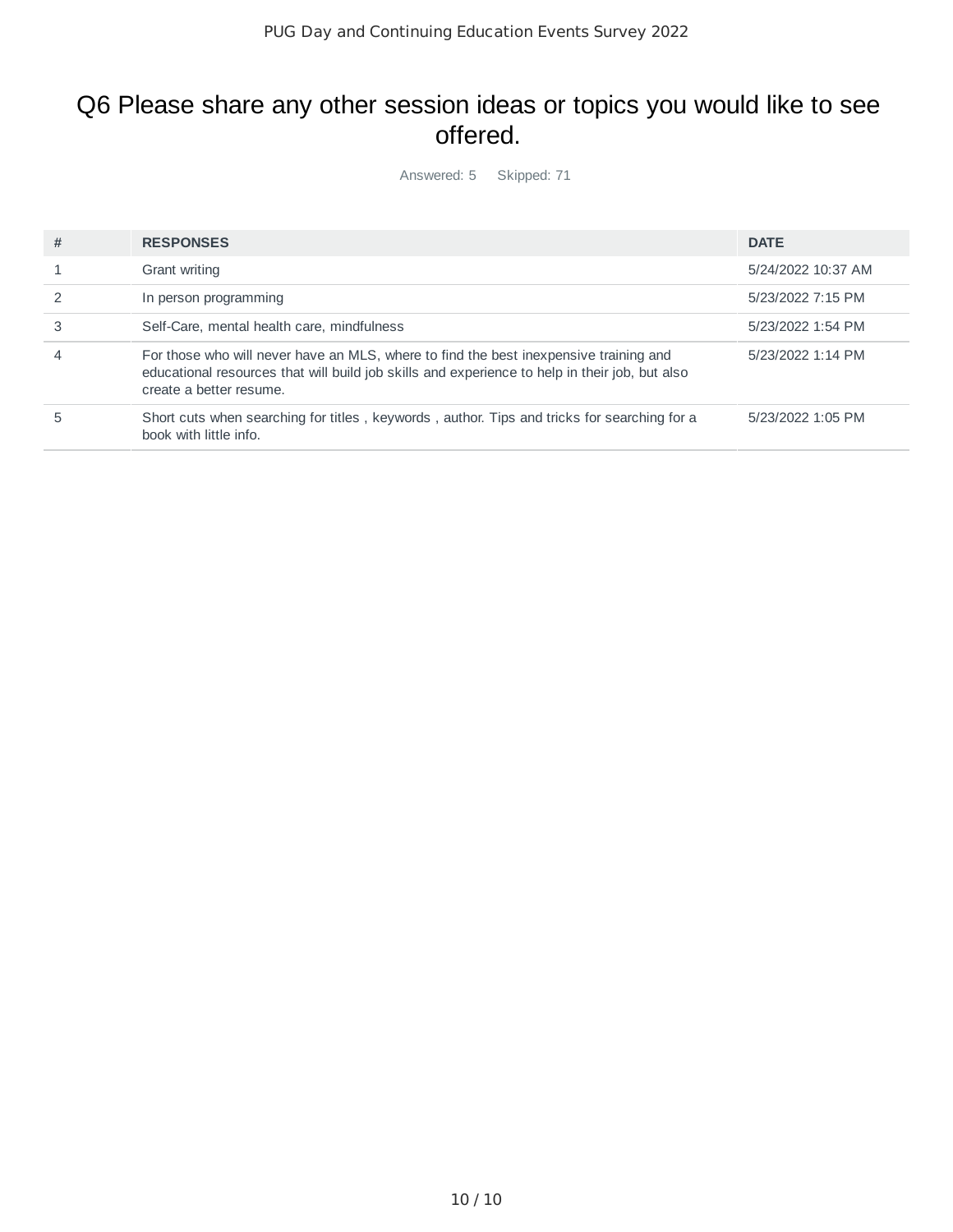

## PUG Day 2022 | Virtual | DRAFT Schedule

## **Thursday, September 22**

|           | Time               | Length        | Session                                              | Speaker                     | Category                     |
|-----------|--------------------|---------------|------------------------------------------------------|-----------------------------|------------------------------|
| Session 1 | $9:00 - 10:00$ AM  | $60$ min      | <b>Board</b><br>Management:<br><b>Back to Basics</b> | Amanda<br><b>Standerfer</b> | Leadership and<br>Management |
| Session 2 | $10:15 - 11:15$ AM | $60$ min      |                                                      |                             |                              |
| Session 3 | $11:30 - 12:00$ PM | <b>30 min</b> |                                                      |                             |                              |
|           | Lunch              |               |                                                      |                             |                              |
| Session 4 | $1:00 - 2:00$ PM   | 60 min        |                                                      |                             |                              |
| Session 5 | $2:15 - 3:15$ PM   | 60 min        |                                                      |                             |                              |
| Session 6 | $3:30 - 4:00$ PM   | <b>30 min</b> |                                                      |                             |                              |

### **Friday, September 23**

|            | Time               | Length        |                                      |                                        |
|------------|--------------------|---------------|--------------------------------------|----------------------------------------|
| Session 7  | $9:00 - 10:00$ AM  | 60 min        |                                      |                                        |
| Session 8  | $10:15 - 11:15$ AM | $60$ min      | Kelly Jensen,<br><b>Banned Books</b> | Reference and<br>Reader's<br>Advisory; |
| Session 9  | $11:30 - 12:00$ PM | <b>30 min</b> |                                      |                                        |
|            | Lunch              |               |                                      |                                        |
| Session 10 | $1:00 - 2:00$ PM   | 60 min        |                                      |                                        |
| Session 11 | $2:15 - 3:15$ PM   | 60 min        |                                      |                                        |
|            |                    |               |                                      |                                        |

\*schedule concurrent or pre-recorded sessions only if needed

220 W. 23rd Avenue Coal Valley, IL 61240 (877) 542-7257 http://support.prairiecat.info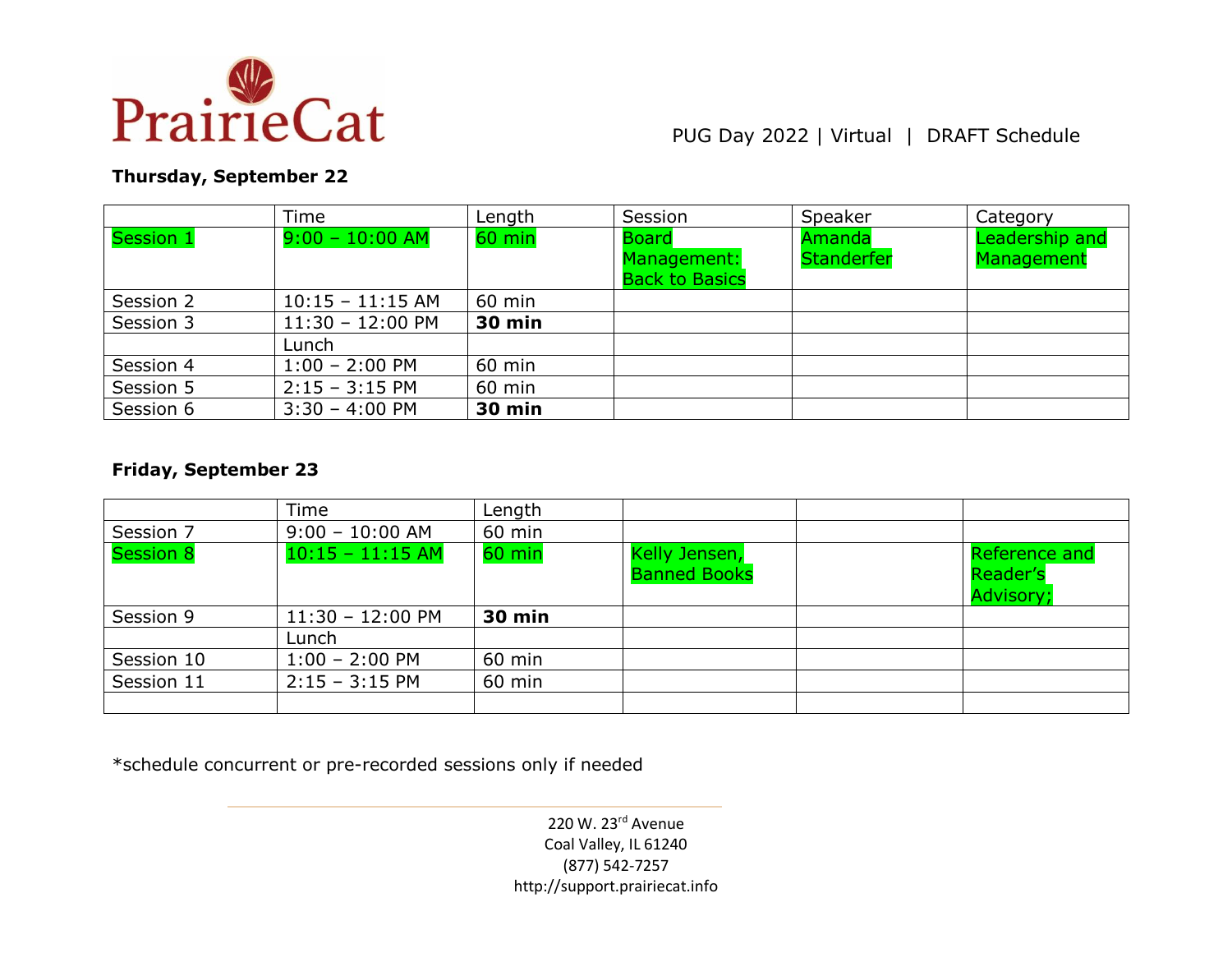# PUG Day Virtual: Program Proposal Form

Thank you for your interest in presenting a program at PrairieCat's PUG Day | Virtual. This is a continuing education and professional development webinar series and networking event for library staff. Program sessions will be offered via Zoom webinar on September 22-23, 2022. Please fill out this form if you (or your group) would like to present at PUG Day.

Submissions are open until June 7, 2022.

The PrairieCat Engagement Committee will review program submission on June 8, 2022 and you will be contacted within two weeks by the committee.

If there are any questions concerning your submission, a member of the committee will be in touch. Once you submit the form, you will receive a confirmation of submission to the email used to complete the form.

If you have any questions, please contact Elizabeth Smith at [elizabeth.smith@prairiecat.info](mailto:elizabeth.smith@prairiecat.info) or (877) 542-7257, ext: 5238

You can find previous PUG Day program information here: <https://support.prairiecat.info/conference>

Email \*

kelly@riotnewmedia.com

Program Title \*

Empowered Against Book Bans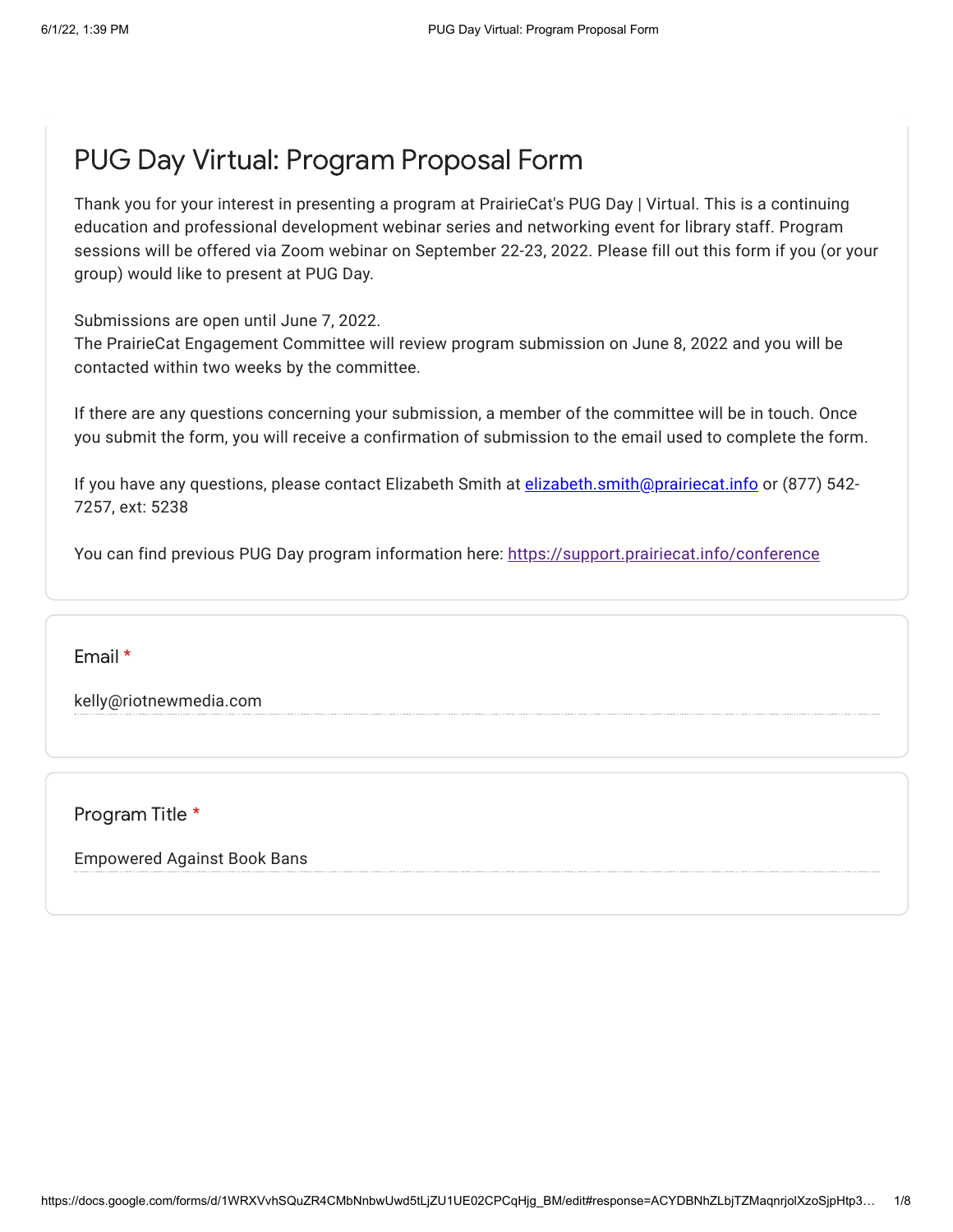\*

\*

Program Description (to be used in all materials with some edits by the committee as necessary)

Get to know the current state of book challenges across the US with a look at what led to this particular censorship movement. This presentation will offer not only the terminology and groups associated with book challenges in public schools and libraries within and beyond Illinois, but it will also offer insight into how to build strong challenge policies, craft effective responses to book challenges, and connect your community allies to ensure your public institution remains committed to information access for all. All attendees will walk away with a set of resources to put this knowledge into action immediately.

Identify Learning Outcomes: What should the participants know or be able to do after attending your session? "At the end of this session, participants will..."

This presentation will offer not only the terminology and groups associated with book challenges in public schools and libraries within and beyond Illinois, but it will also offer insight into how to build strong challenge policies, craft effective responses to book challenges, and connect your community allies to ensure your public institution remains committed to information access for all. All attendees will walk away with a set of resources to put this knowledge into action immediately.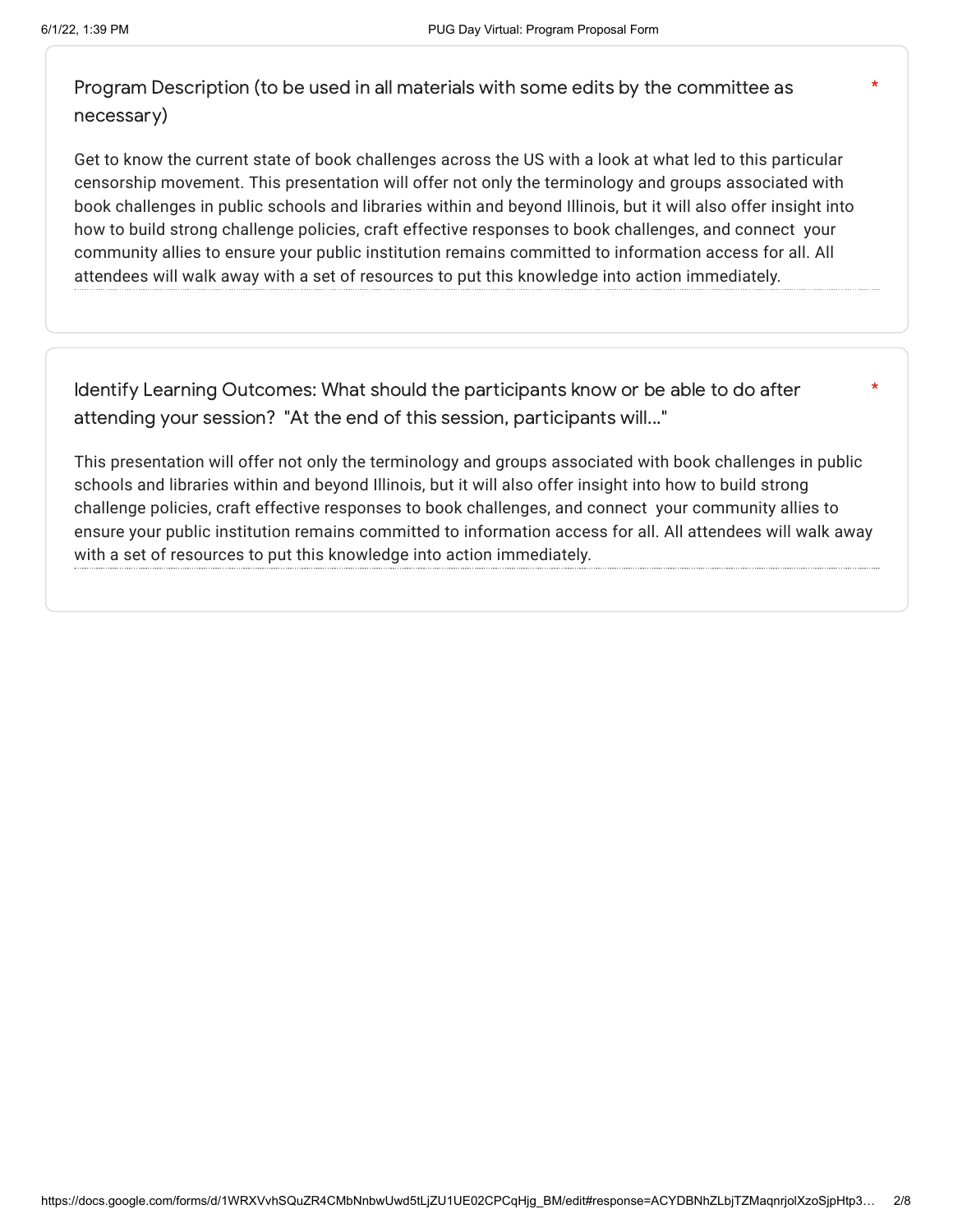| If applicable, please mark if your program proposal falls under one or more of these<br>categories. |  |  |  |
|-----------------------------------------------------------------------------------------------------|--|--|--|
| <b>Customer Service</b>                                                                             |  |  |  |
| Equity, Diversity, and Inclusion                                                                    |  |  |  |
| Leadership and Management                                                                           |  |  |  |
| Marketing and Outreach                                                                              |  |  |  |
| Pandemic / Post-pandemic                                                                            |  |  |  |
| PrairieCat Consortium (best practices, policies, services, etc.)                                    |  |  |  |
| Programming                                                                                         |  |  |  |
| Reference and Reader's Advisory                                                                     |  |  |  |
| Sierra / OPAC Training                                                                              |  |  |  |
| Technology                                                                                          |  |  |  |
| Not Applicable                                                                                      |  |  |  |
| Other:                                                                                              |  |  |  |
|                                                                                                     |  |  |  |
|                                                                                                     |  |  |  |
| Program Level *                                                                                     |  |  |  |
| Beginner (attendees have little to no experience with the topic)                                    |  |  |  |
| Intermediate (attendees have some experience with the topic)<br>0                                   |  |  |  |

Advanced (attendees have expertise in the topic)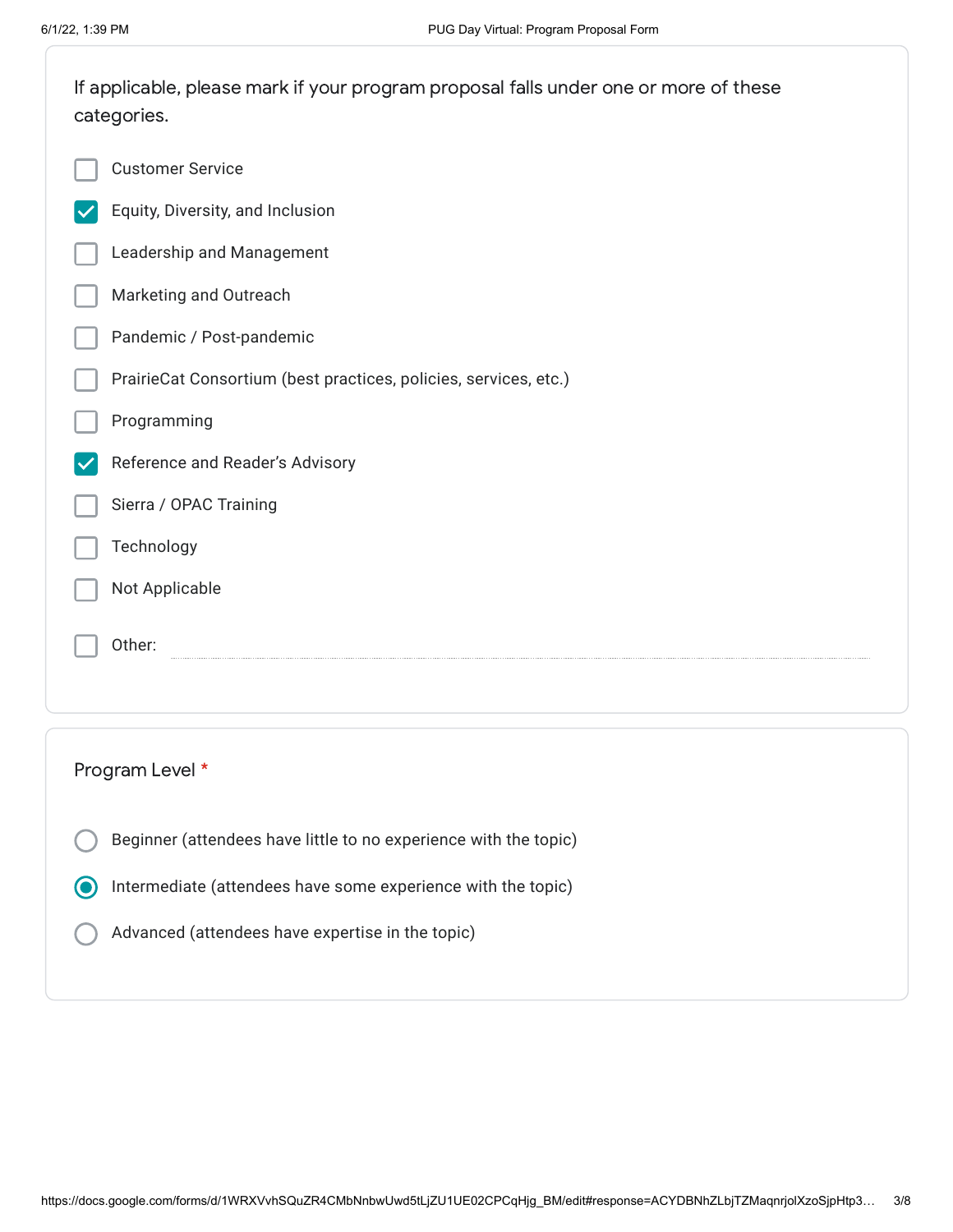| This program will be * |  |
|------------------------|--|
| 30 Minutes             |  |
| 60 Minutes             |  |
| Other:                 |  |

| May this program be recorded and shared for later viewing? * |
|--------------------------------------------------------------|
| res                                                          |
| Yes, available for a limited amount of time                  |
| Yes, only to PrairieCat Member Libraries                     |
| No                                                           |
| Other:                                                       |

| Do you offer to host this program free of charge? * |
|-----------------------------------------------------|
| Yes                                                 |
| No                                                  |
| Other:                                              |
|                                                     |
|                                                     |
| If no, what is your requested speaker fee?          |
| \$200                                               |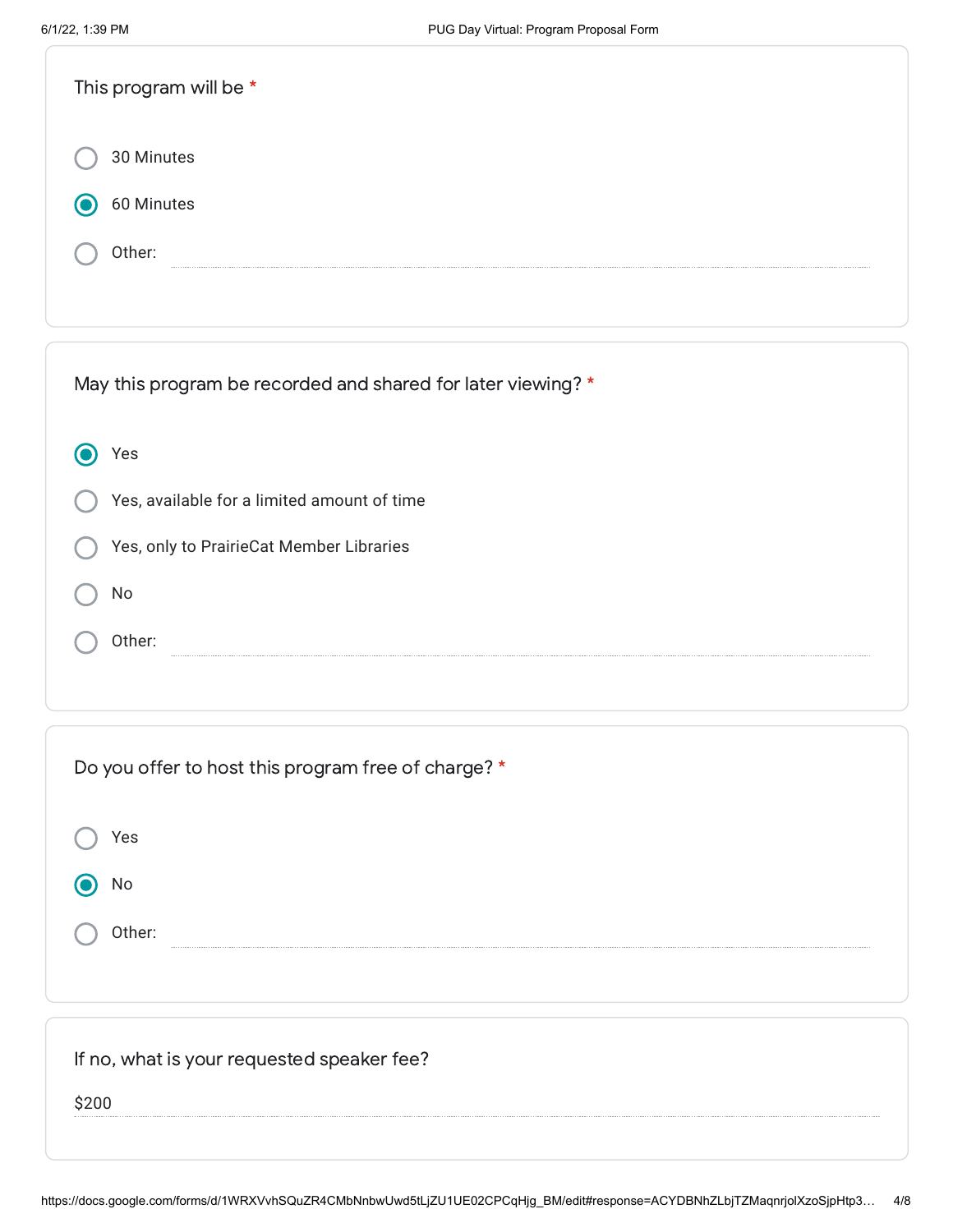Additional Notes

Presenter Contact Information

Program Presenter 1 (Lead Contact): Full Name \*

Kelly Jensen

Presenter 1: Organization and Job Title \*

Editor, Book Riot

Presenter 1: Email \*

kelly@riotnewmedia.com

Presenter 1: Phone Number

708-945-7323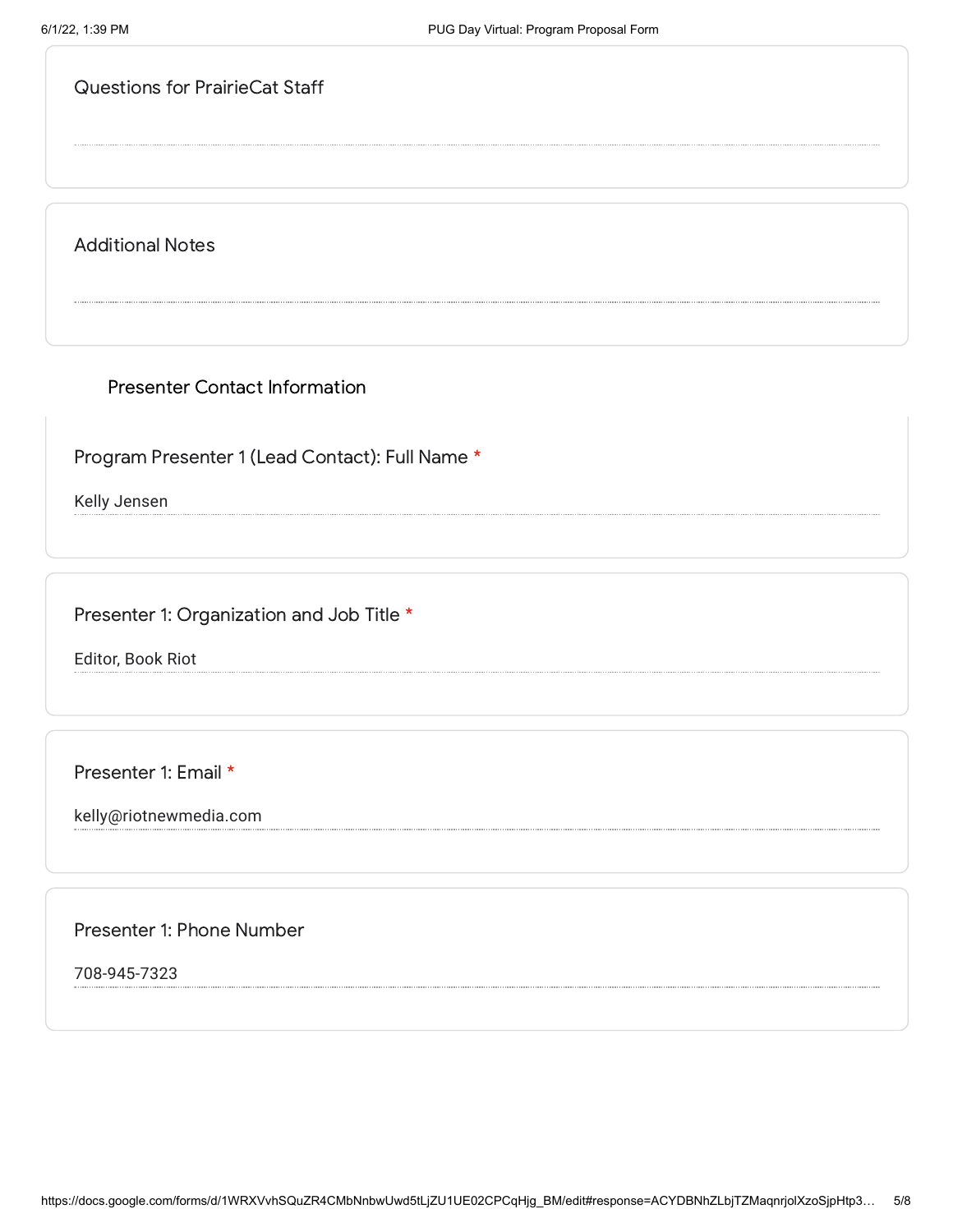Presenter 1: Bio (to be used in program materials) \*

Kelly Jensen is an editor and author of three critically-acclaimed and award-winning YA anthologies, as well as an editor for Book Riot. At Book Riot, she writes a biweekly YA newsletter, "What's Up in YA?" and has focused much of her work in the last year on censorship. She's a former librarian who is passionate about reaching and serving teens.

Presenter 1: Photo (optional - to be used in program materials)

kj-2022-headsho…

Program Presenter 2: Full Name

Presenter 2: Organization and Job Title

Presenter 2: Email

Presenter 2: Phone Number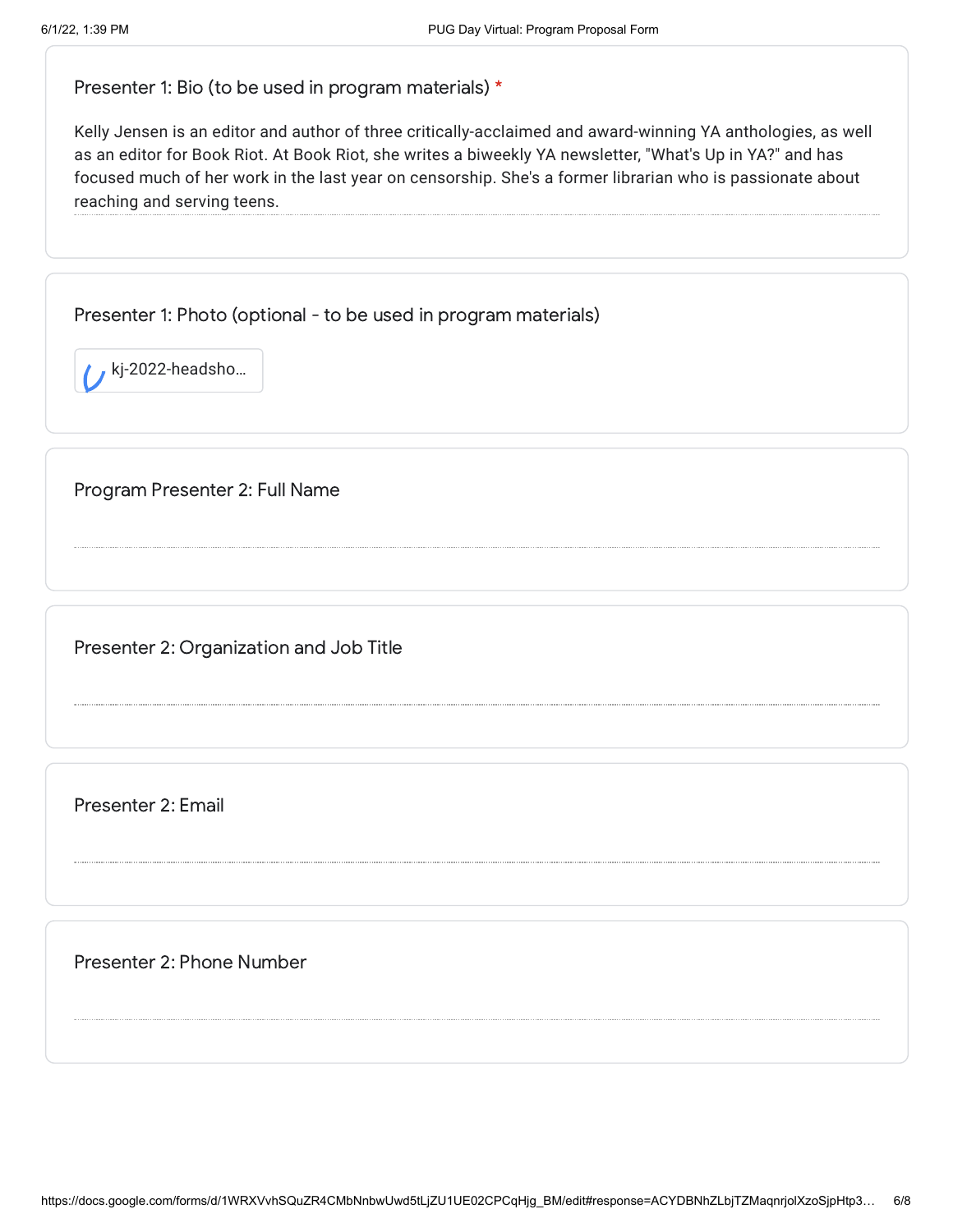# PUG Day Virtual: Program Proposal Form

Thank you for your interest in presenting a program at PrairieCat's PUG Day | Virtual. This is a continuing education and professional development webinar series and networking event for library staff. Program sessions will be offered via Zoom webinar on September 22-23, 2022. Please fill out this form if you (or your group) would like to present at PUG Day.

Submissions are open until June 7, 2022.

The PrairieCat Engagement Committee will review program submission on June 8, 2022 and you will be contacted within two weeks by the committee.

If there are any questions concerning your submission, a member of the committee will be in touch. Once you submit the form, you will receive a confirmation of submission to the email used to complete the form.

If you have any questions, please contact Elizabeth Smith at **[elizabeth.smith@prairiecat.info](mailto:elizabeth.smith@prairiecat.info)** or (877) 542-7257, ext: 5238

You can find previous PUG Day program information here: <https://support.prairiecat.info/conference>

Email \*

laureno@trpld.org

Program Title \*

Library Road Trip: Welcoming People Back Into Our Spaces

Program Description (to be used in all materials with some edits by the committee as necessary)

Public libraries are open and ready for business, yet our door counts are reflecting lower numbers than before the pandemic. Our month-long event crossed district, county and consortium lines to encourage our public to rediscover all their local libraries have to offer.

\*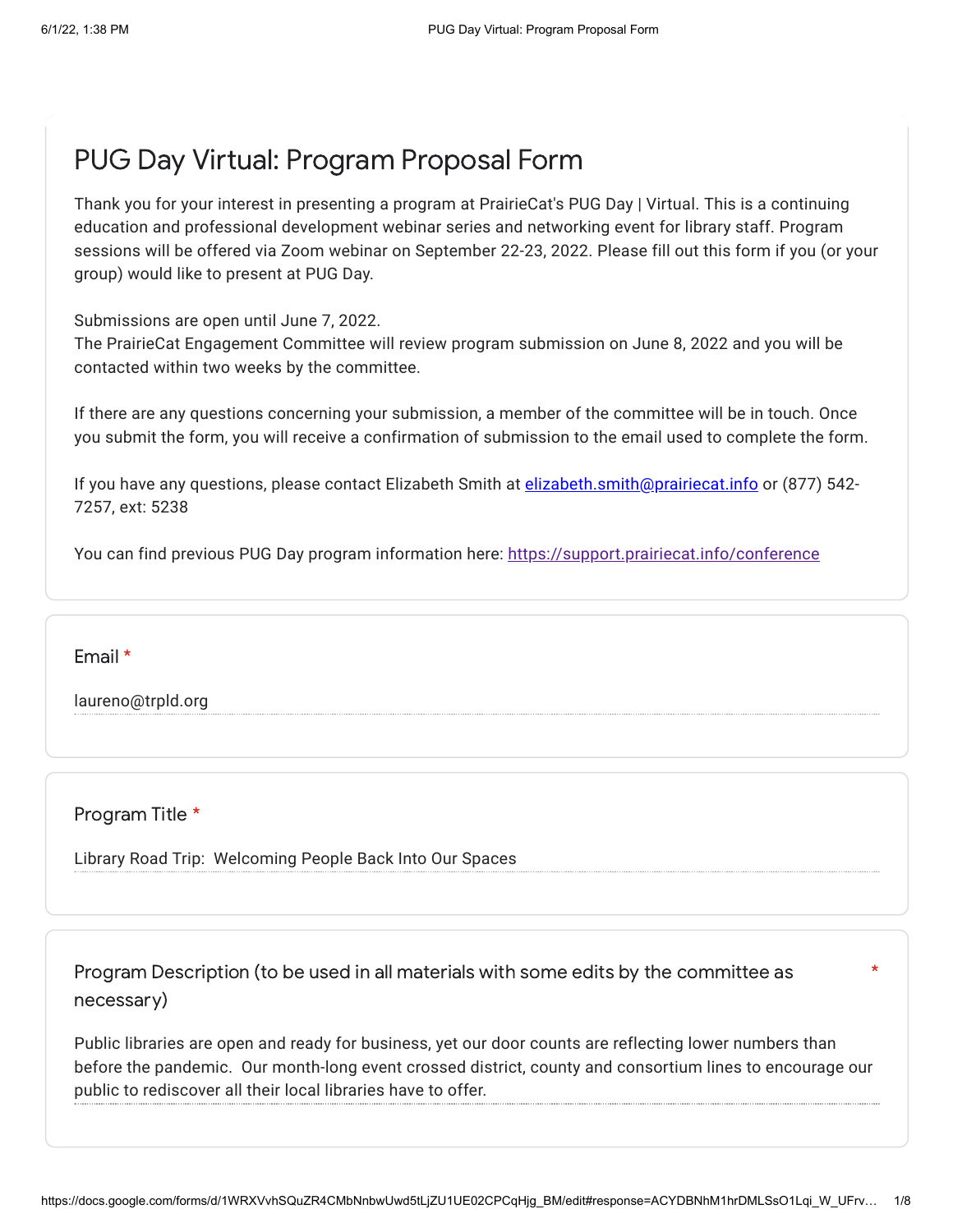\*

Identify Learning Outcomes: What should the participants know or be able to do after attending your session? "At the end of this session, participants will..."

"1. At the end of this session, participants will consider a relatively inexpensive and low staff-intensive solution for increasing customer engagement, library door counts and marketing of library services.

2. At the end of this session, participants will be motivated to engage with their library neighbors to collaborate in other meaningful ways in order to bring greater awareness to the library services available in the community.

3. At the end of this session, participants will identify unique or specific attractions within their own institutions to share with new or returning patrons, as well as get feedback from their staff members who participate and visit other locations."

| If applicable, please mark if your program proposal falls under one or more of these<br>categories. |
|-----------------------------------------------------------------------------------------------------|
| <b>Customer Service</b>                                                                             |
| Equity, Diversity, and Inclusion                                                                    |
| Leadership and Management                                                                           |
| Marketing and Outreach                                                                              |
| Pandemic / Post-pandemic                                                                            |
| PrairieCat Consortium (best practices, policies, services, etc.)                                    |
| Programming                                                                                         |
| Reference and Reader's Advisory                                                                     |
| Sierra / OPAC Training                                                                              |
| Technology                                                                                          |
| Not Applicable                                                                                      |
| Other:                                                                                              |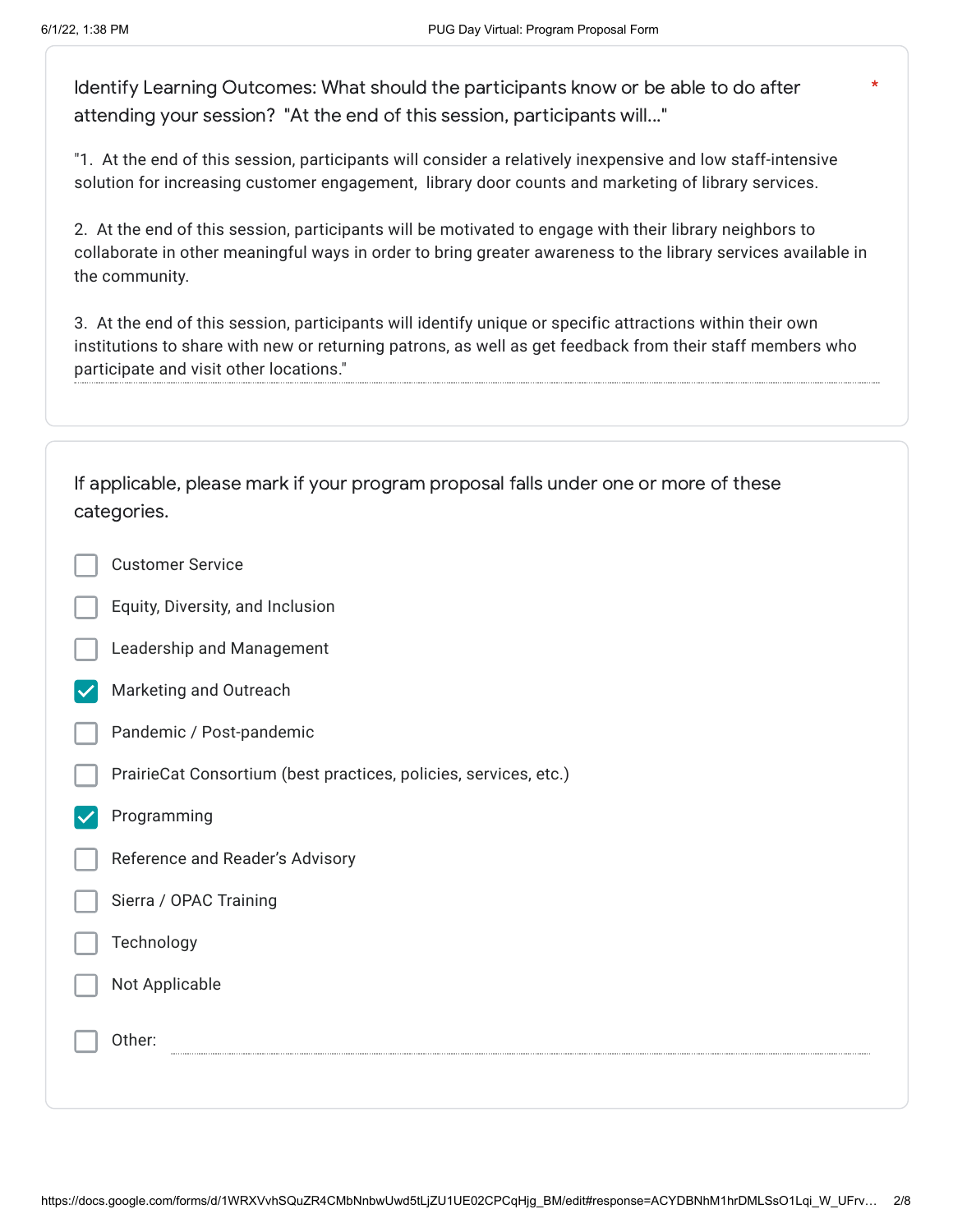| Program Level *                                                                                                                                                                      |
|--------------------------------------------------------------------------------------------------------------------------------------------------------------------------------------|
| Beginner (attendees have little to no experience with the topic)<br>Intermediate (attendees have some experience with the topic)<br>Advanced (attendees have expertise in the topic) |
| This program will be *                                                                                                                                                               |
| 30 Minutes                                                                                                                                                                           |
| 60 Minutes                                                                                                                                                                           |
| Other:                                                                                                                                                                               |

| May this program be recorded and shared for later viewing? * |
|--------------------------------------------------------------|
| Yes                                                          |
| Yes, available for a limited amount of time                  |
| Yes, only to PrairieCat Member Libraries                     |
| No                                                           |
| Other:                                                       |
|                                                              |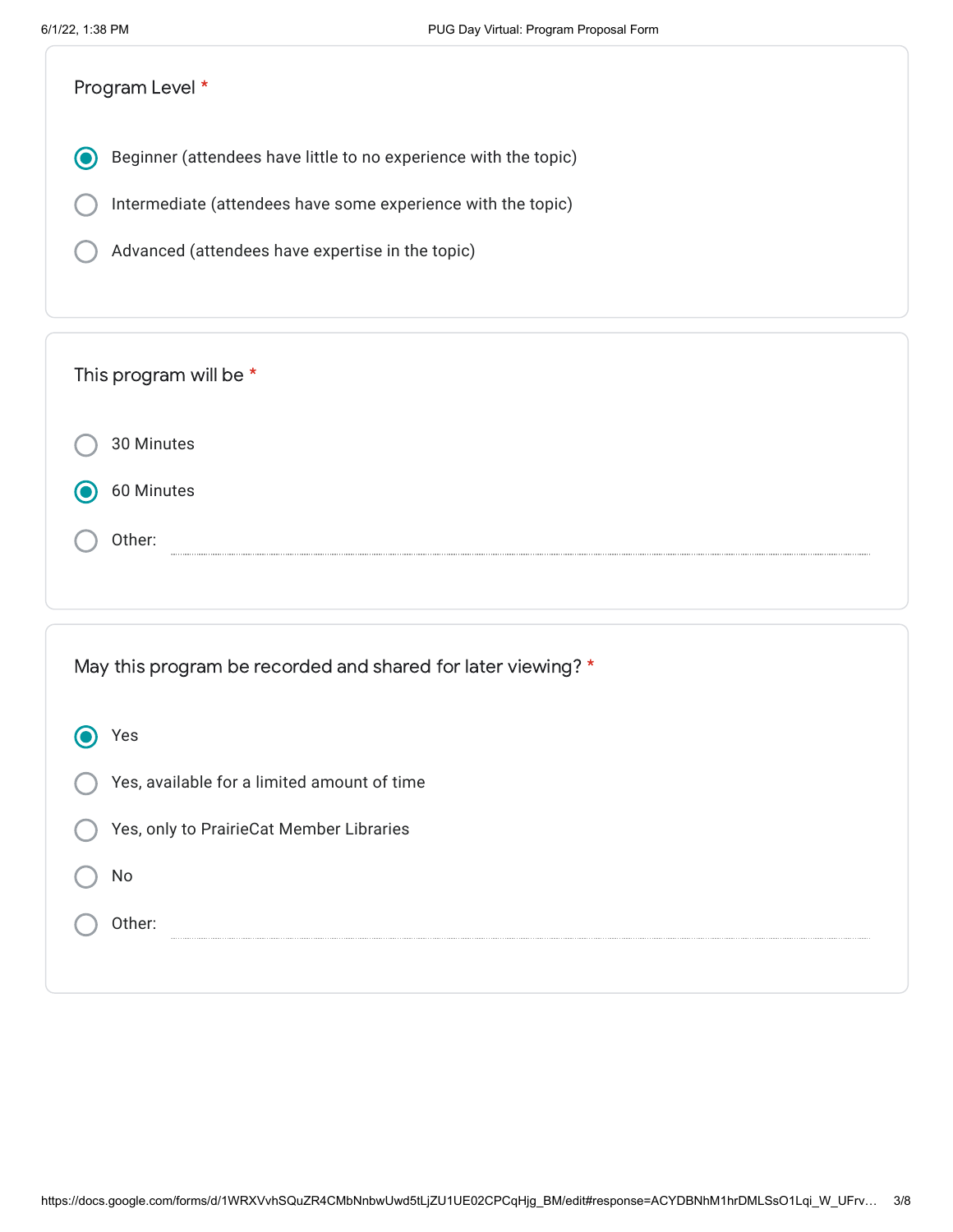| Do you offer to host this program free of charge? * |  |
|-----------------------------------------------------|--|
| /es                                                 |  |
| No                                                  |  |
| Other:                                              |  |
|                                                     |  |

If no, what is your requested speaker fee?

Questions for PrairieCat Staff

Additional Notes

Presenter Contact Information

Program Presenter 1 (Lead Contact): Full Name \*

Lauren Offerman

Presenter 1: Organization and Job Title \*

Three Rivers Public Library District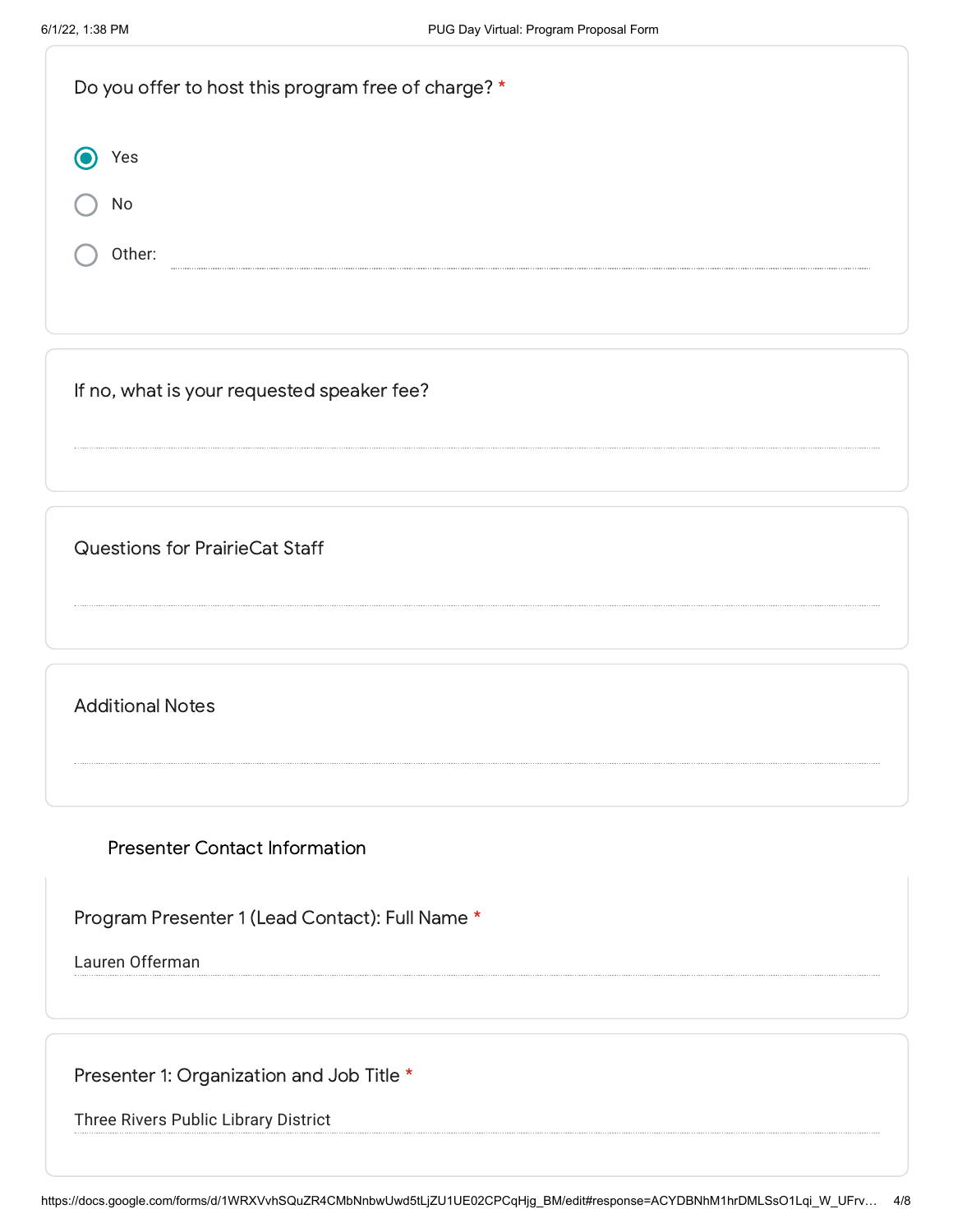Presenter 1: Email \*

laureno@trpld.org

Presenter 1: Phone Number

8154676200 x5

Presenter 1: Bio (to be used in program materials) \*

Lauren is proud to serve her hometown at Three Rivers Public Library District, in Channahon and Minooka, where she has worked since 2009, and has been the Executive Director since 2014. She has two grown daughters and a spoiled cat named Edgar Allan Purr. When not librarying, Lauren enjoys traveling, reading, walking, and

Presenter 1: Photo (optional - to be used in program materials)



Program Presenter 2: Full Name

Danni Esposito

Presenter 2: Organization and Job Title

Three Rivers Public Library District, Business Manager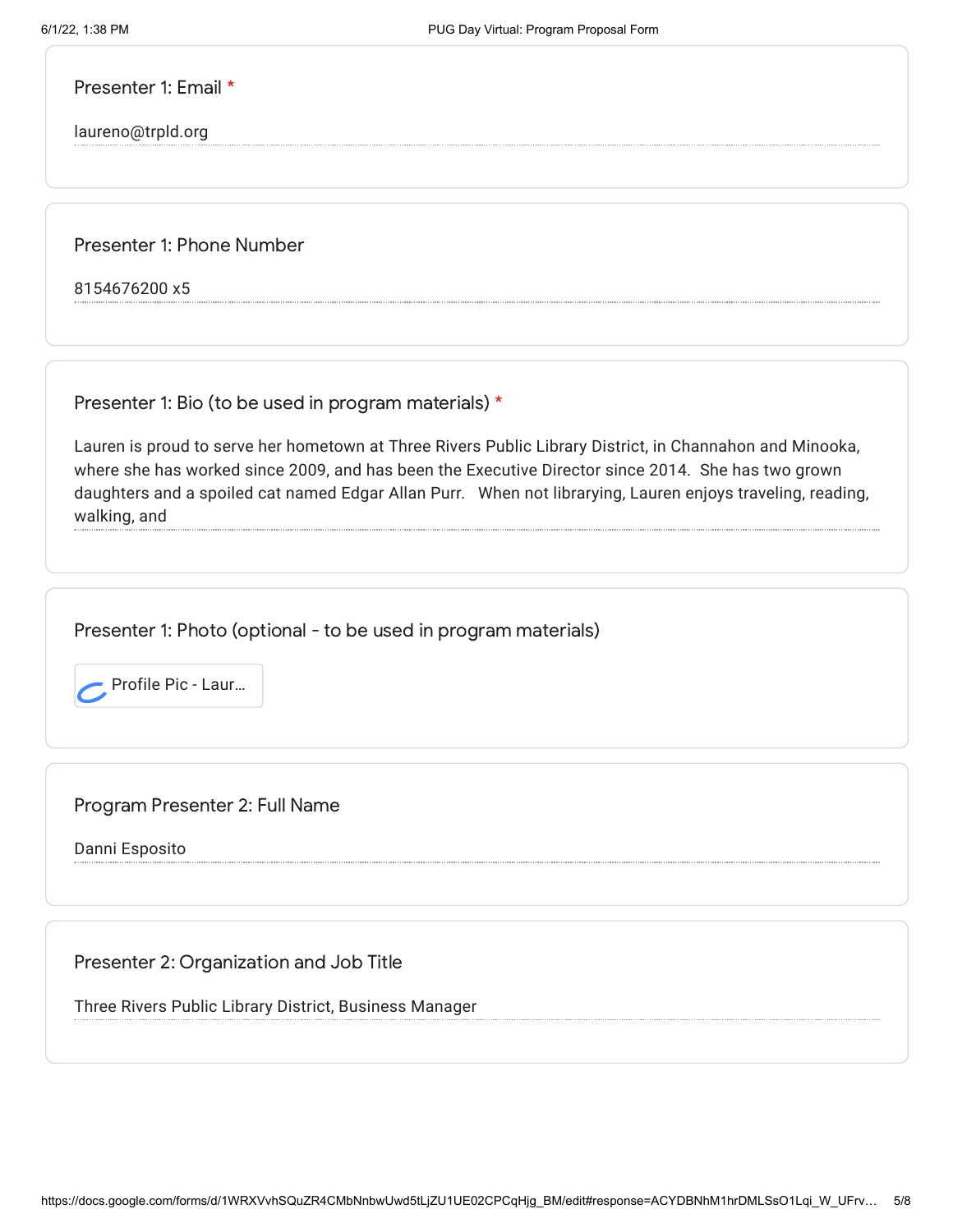Presenter 2: Email

dannie@trpld.org

Presenter 2: Phone Number

8157676200

Presenter 2: Bio (to be used in program materials)

Danni has worked at Three Rivers since 2010, beginning as an Administrative Assistant, and moving into the newly created Business Manager position in 2021. Danni is married and has two teen children, as well as two cats. In her spare time, Danni likes to read and either go to the beach or lounge by the pool.

Presenter 2: Photo (optional - to be used in program materials)



Program Presenter 3: Full Name

Becky Goode

Presenter 3: Organization and Job Title

Shorewood-Troy Public Library, Adult, Teen and Technology Services Manager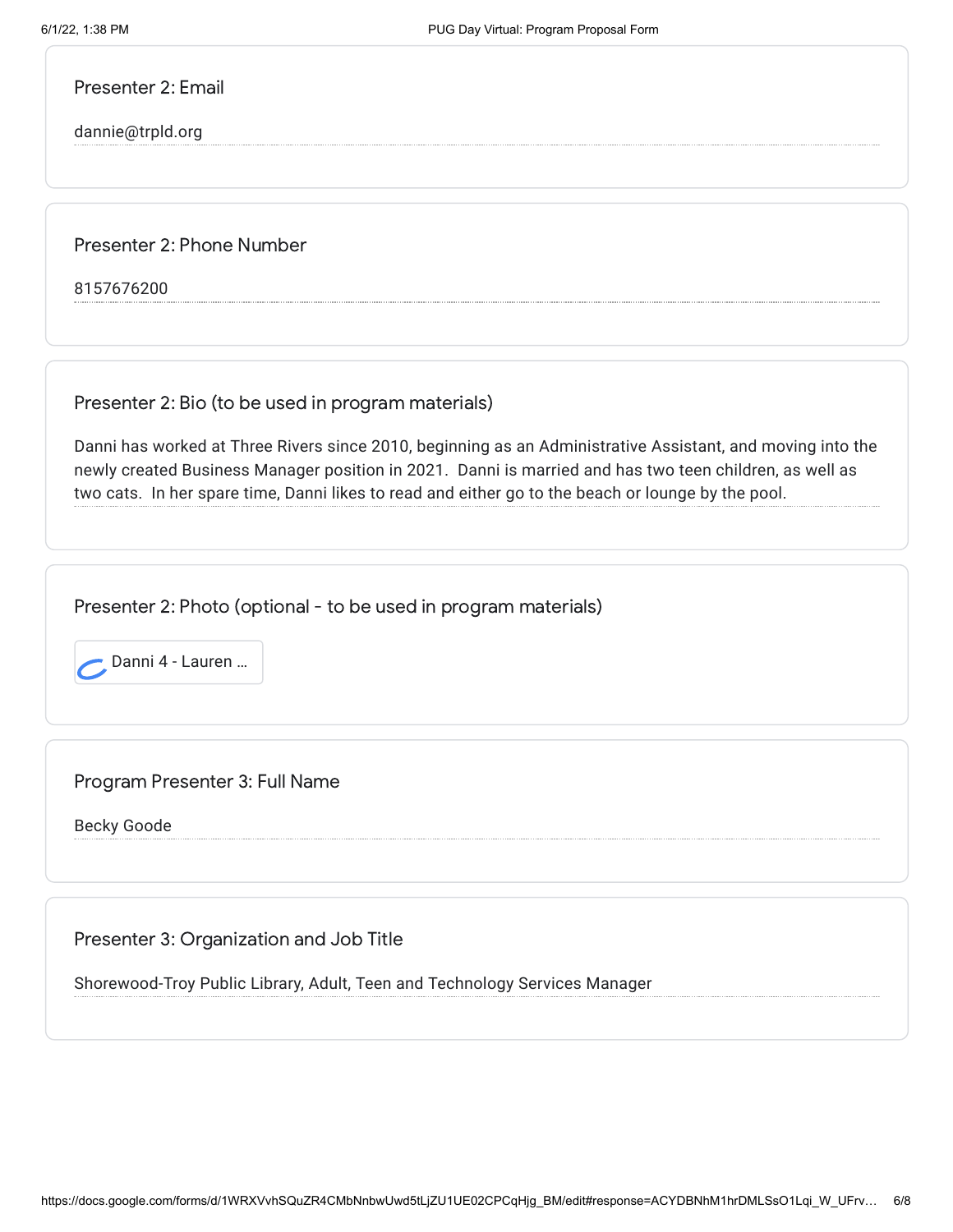Presenter 3: Email

bgoode@shorewoodtroylibrary.org

Presenter 3: Phone Number

8157251715

Presenter 3: Bio (to be used in program materials)

Becky Goode is the Adult, Teen & Technology Services Manager at Shorewood-Troy Public Library. She is passionate about library outreach and expanding community services to patrons. Becky has worked alongside partnering libraries as well as local organizations, including Job Corps and Senior Services of Will County, to offer the library's resources throughout Shorewood and its surrounding areas. She also continues to work on bridging the technology gap for older generations of patrons through programming and one-on-one instruction. In her down time, Becky enjoys reading graphic novels and historical fiction, as well as playing with her 8-year-old rescue pup.

Presenter 3: Photo (optional - to be used in program materials)

Becky Headshot ...

Program Presenter 4: Full Name

Krista Katzen

Presenter 4: Organization and Job Title

Oswego Public Library District, Assistant Library Director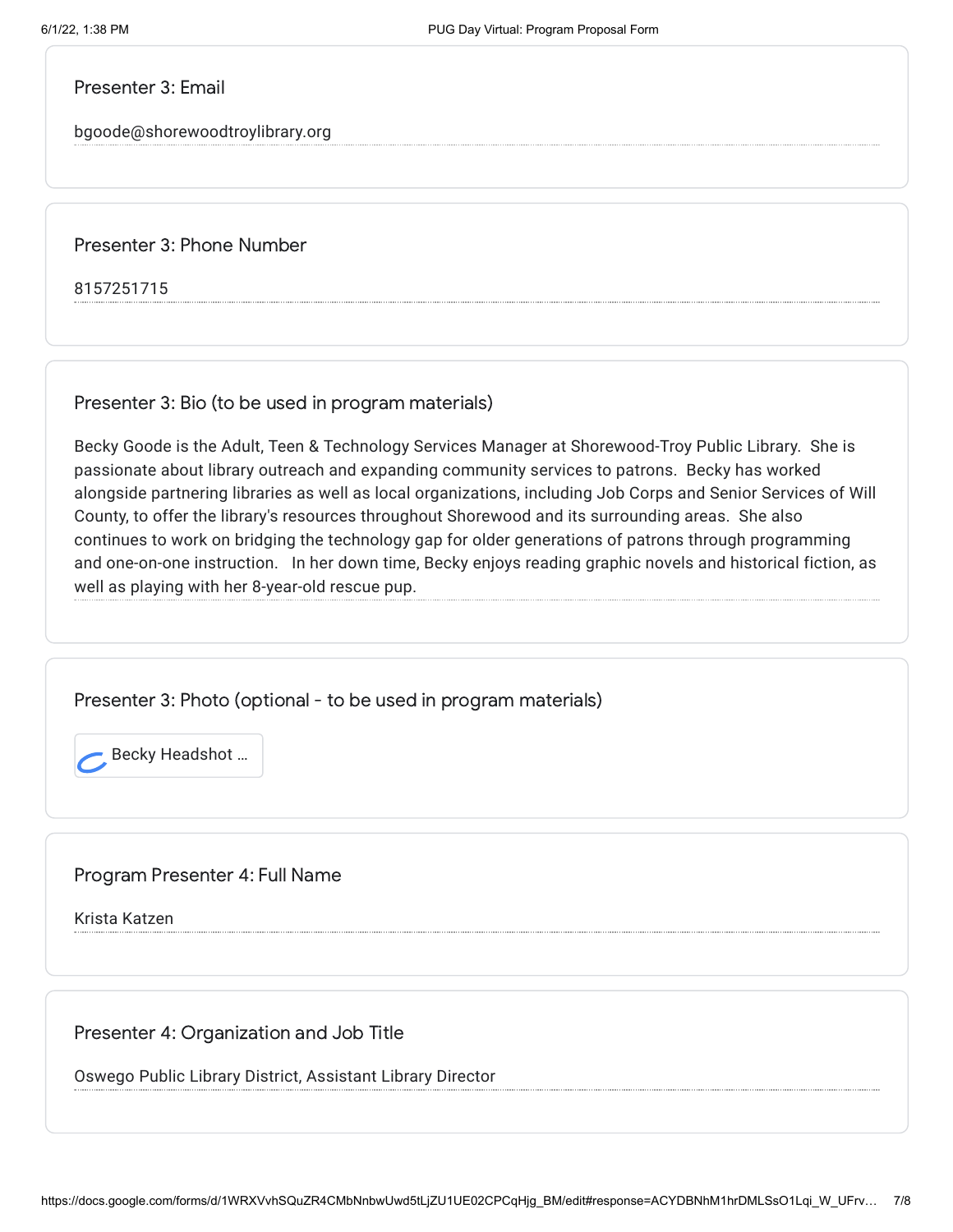Presenter 4: Email

Kkatzen@oswego.il.lib.us

Presenter 4: Phone Number

6309781037

Presenter 4: Bio (to be used in program materials)

Krista has worked for the Oswego Public Library District for the past 16 years. I started in Youth Services, then became the Young Adult Department Head, before moving into the Assistant Director position. I'm currently working on my CPLA (Certified Public Library Administrator) certificate.

Presenter 4: Photo (optional - to be used in program materials)



This content is neither created nor endorsed by Google.

Google [Forms](https://www.google.com/forms/about/?utm_source=product&utm_medium=forms_logo&utm_campaign=forms)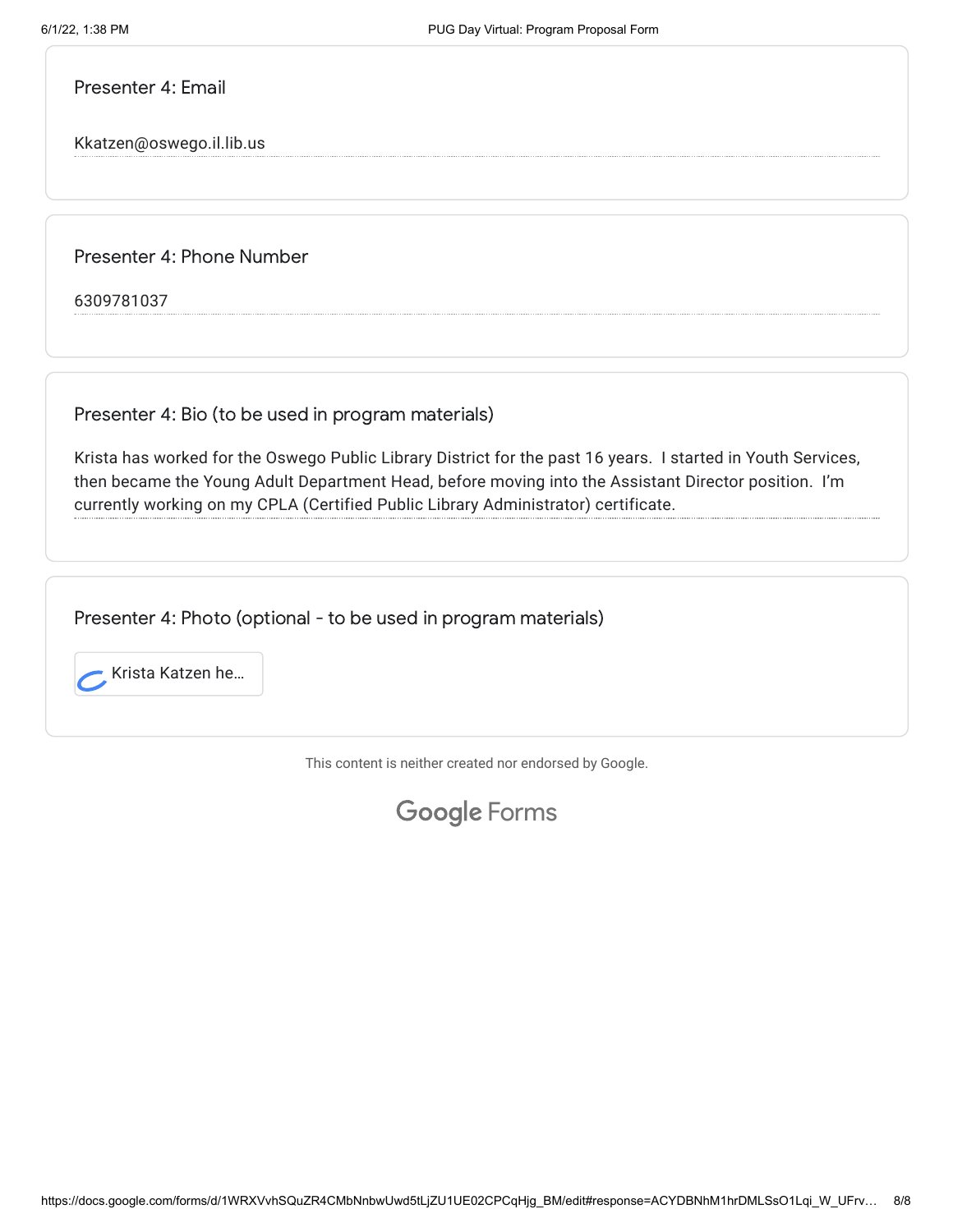## **PUG Day 2022**

## **(working document)**

#### Timeframe

- Send Save-the-date in April 2022
	- o Sent 3/31/22
	- o Newsletter, April
- Send call for proposals April / May 2022
	- o Sent 4/18
	- o Newsletter, April + Member Updates
	- o Sent 5/17
	- o Newsletter, May
- Recruit speakers April / May 2022
- Send Survey May / June 2022
- Update website landing page June 2022
- Finalize Schedule June 2022
- Open registration June /July 2022
- Finalize details / prepare for event

#### **Event Dates: Thursday, September 22 and Friday, September 23**

#### **Budget – PUG Day / any other CE events:**

 $•$  \$5,000

### **Details**

- 2 day virtual event Thursday and Friday
- Use Zoom and similar format as last year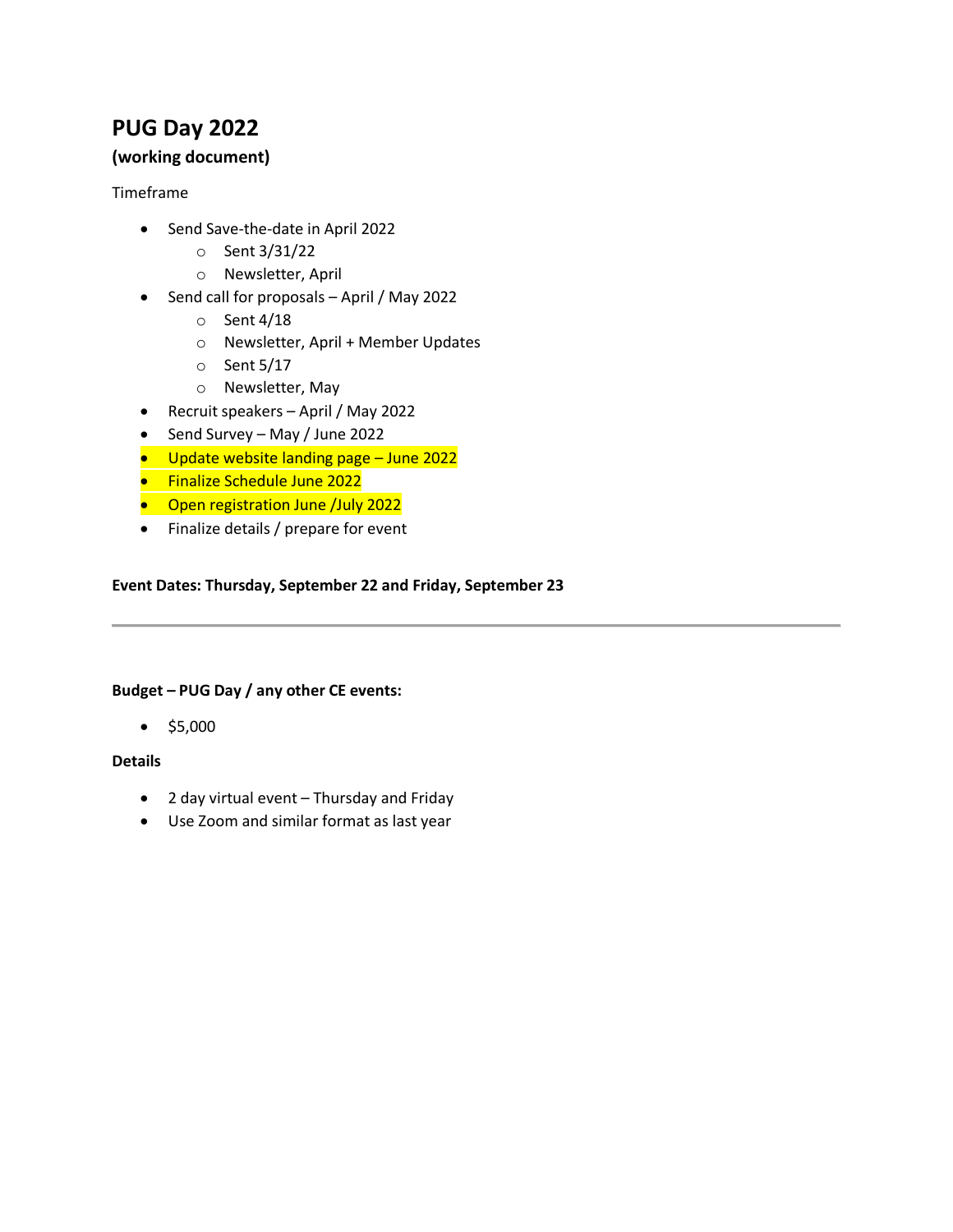## **Session Ideas:**

### **Confirmed**

- Emailed Kelly Jensen, Illinois Banned Books, confirmed 9/23 at 10:15 AM
- Emailed Amanda Standerfer, Consulting, Managing Boards, confirmed 9/22 at 9 AM

#### **In Progress**

- Emailed Dean Cooper, Innovative, 9/22 and/or 9/23 confirm topics
- Emailed Patrick Lloyd, Trauma Informed Training, Texas State Library, 5/25/2022
- Emailed Cheri Faust, CMC Heartland, 5/12/2022

#### **Possible**

- Quinn O'Brian, Davenport PL Social Worker ask Lisa to reach out?? // Trauma informed care session
- Book Repair other CE event??
- Three Rivers PLD??

#### **PrairieCat led sessions**

- Vega Discover Demo and QA
- Advanced Reports / Create Lists?